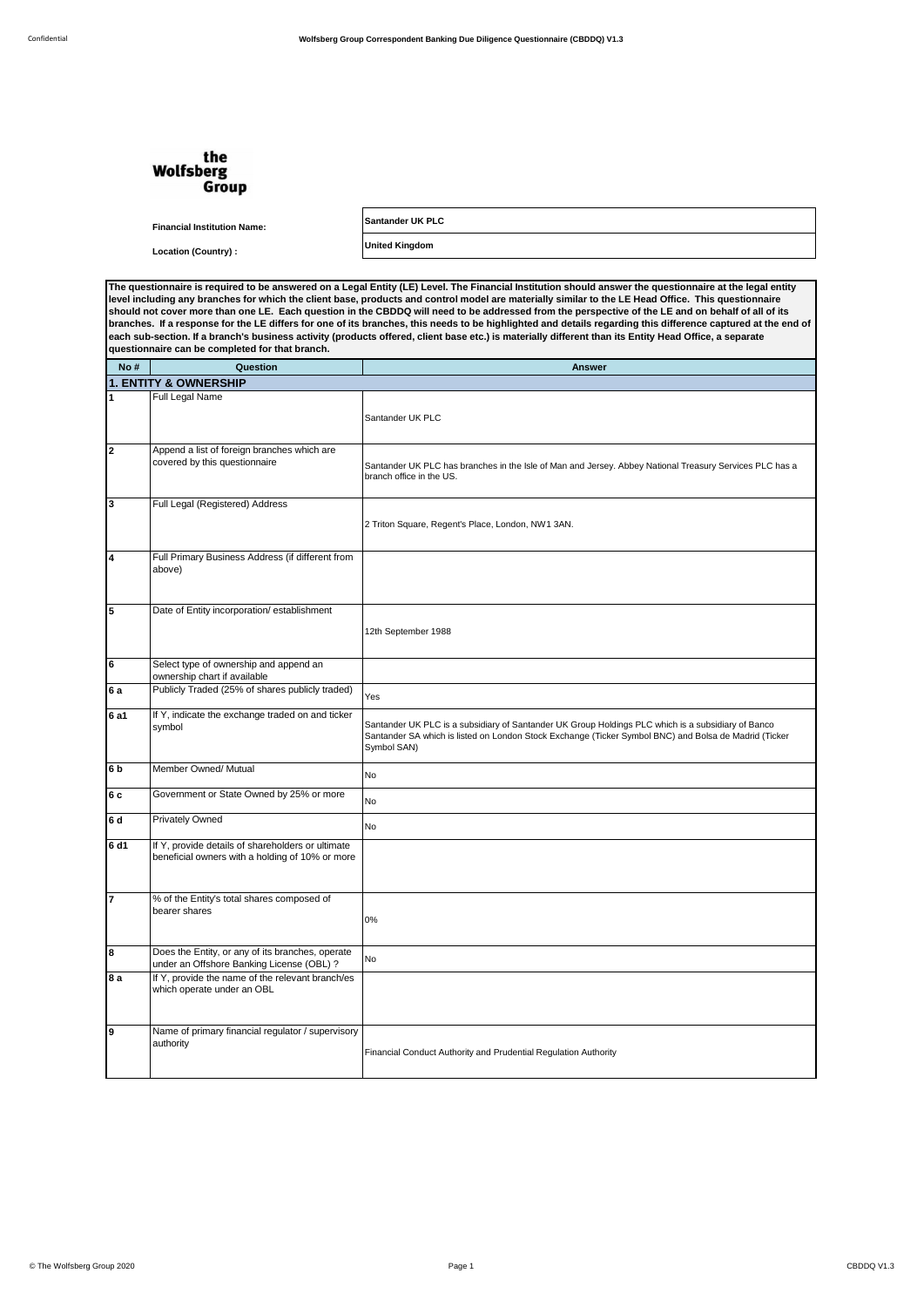| 10                      | Provide Legal Entity Identifier (LEI) if available                                                                                                                                                                                                                                                | PTCQB104N23FMNK2RZ28       |
|-------------------------|---------------------------------------------------------------------------------------------------------------------------------------------------------------------------------------------------------------------------------------------------------------------------------------------------|----------------------------|
| $\overline{11}$         | Provide the full legal name of the ultimate parent<br>(if different from the Entity completing the DDQ)                                                                                                                                                                                           | Banco Santander SA         |
| 12                      | Jurisdiction of licensing authority and regulator of<br>ultimate parent                                                                                                                                                                                                                           | UK and Spain               |
| 13                      | Select the business areas applicable to the Entity                                                                                                                                                                                                                                                |                            |
| 13 a                    | Retail Banking                                                                                                                                                                                                                                                                                    | Yes                        |
| 13 <sub>b</sub>         | Private Banking / Wealth Management                                                                                                                                                                                                                                                               | Yes                        |
| 13 c                    | <b>Commercial Banking</b>                                                                                                                                                                                                                                                                         | Yes                        |
| 13 d                    | <b>Transactional Banking</b>                                                                                                                                                                                                                                                                      | Yes                        |
| 13 e                    | <b>Investment Banking</b>                                                                                                                                                                                                                                                                         | Yes                        |
| 13f                     | <b>Financial Markets Trading</b>                                                                                                                                                                                                                                                                  | Yes                        |
| $\sqrt{13} g$           | Securities Services / Custody                                                                                                                                                                                                                                                                     | No                         |
| 13h                     | Broker / Dealer                                                                                                                                                                                                                                                                                   | No                         |
| 13 i                    | Multilateral Development Bank                                                                                                                                                                                                                                                                     | No                         |
|                         |                                                                                                                                                                                                                                                                                                   |                            |
| 13j                     | Other                                                                                                                                                                                                                                                                                             |                            |
| 14                      | Does the Entity have a significant (10% or more)<br>portfolio of non-resident customers or does it<br>derive more than 10% of its revenue from non-<br>resident customers? (Non-resident means<br>customers primarily resident in a different<br>jurisdiction to the location where bank services | No                         |
| 14a                     | are provided.)<br>If Y, provide the top five countries where the non-<br>resident customers are located.                                                                                                                                                                                          |                            |
| 15                      | Select the closest value:                                                                                                                                                                                                                                                                         |                            |
| 15a                     | Number of employees                                                                                                                                                                                                                                                                               | $10001+$                   |
| 15 <sub>b</sub>         | <b>Total Assets</b>                                                                                                                                                                                                                                                                               | Greater than \$500 million |
| 16                      | Confirm that all responses provided in the above<br>Section ENTITY & OWNERSHIP are<br>representative of all the LE's branches                                                                                                                                                                     | Yes                        |
| 16 a<br>16 <sub>b</sub> | If N, clarify which questions the difference/s<br>relate to and the branch/es that this applies to.<br>If appropriate, provide any additional information                                                                                                                                         |                            |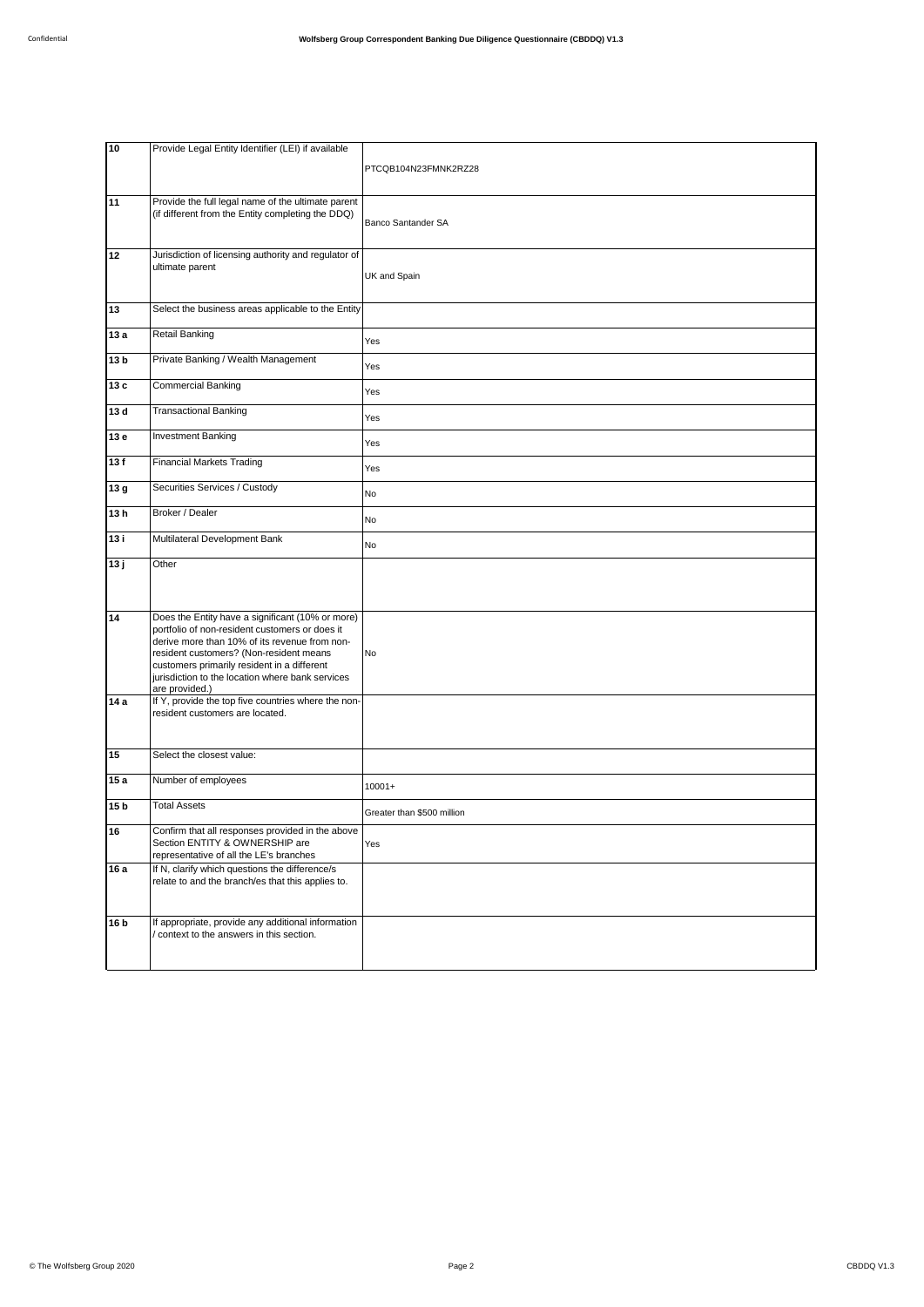|                 | <b>2. PRODUCTS &amp; SERVICES</b>                                                                                              |     |  |
|-----------------|--------------------------------------------------------------------------------------------------------------------------------|-----|--|
| $\overline{17}$ | Does the Entity offer the following products and<br>services:                                                                  |     |  |
| 17a             | <b>Correspondent Banking</b>                                                                                                   | Yes |  |
| 17 a1           | If Y                                                                                                                           |     |  |
| 17a2            | Does the Entity offer Correspondent Banking<br>services to domestic banks?                                                     | Yes |  |
| 17a3            | Does the Entity allow domestic bank clients to<br>provide downstream relationships?                                            | Yes |  |
| 17 a4           | Does the Entity have processes and procedures<br>in place to identify downstream relationships with Yes<br>domestic banks?     |     |  |
| 17 a5           | Does the Entity offer correspondent banking<br>services to Foreign Banks?                                                      | Yes |  |
| 17 a6           | Does the Entity allow downstream relationships<br>with Foreign Banks?                                                          | Yes |  |
| 17a7            | Does the Entity have processes and procedures<br>in place to identify downstream relationships with Yes<br>Foreign Banks?      |     |  |
| 17 a8           | Does the Entity offer correspondent banking<br>services to regulated MSBs/MVTS?                                                | Yes |  |
| 17 a9           | Does the Entity allow downstream relationships<br>with MSBs/MVTS?                                                              | Yes |  |
| 17 a10          | Does the Entity have processes and procedures<br>in place to identify downstream relationships with Yes<br>MSB /MVTS?          |     |  |
| 17 <sub>b</sub> | Private Banking (domestic & international)                                                                                     | Yes |  |
| 17 c            | <b>Trade Finance</b>                                                                                                           | Yes |  |
| 17d             | Payable Through Accounts                                                                                                       | No  |  |
| 17 e            | <b>Stored Value Instruments</b>                                                                                                | No  |  |
| 17f             | Cross Border Bulk Cash Delivery                                                                                                | No  |  |
| 17 g            | Domestic Bulk Cash Delivery                                                                                                    | Yes |  |
| 17h             | International Cash Letter                                                                                                      | Yes |  |
| 17i             | Remote Deposit Capture                                                                                                         | No  |  |
| 17j             | Virtual /Digital Currencies                                                                                                    | No  |  |
| 17 k            | Low Price Securities                                                                                                           | No  |  |
| 171             | <b>Hold Mail</b>                                                                                                               | No  |  |
| 17 m            | <b>Cross Border Remittances</b>                                                                                                | Yes |  |
| 17 <sub>n</sub> | Service to walk-in customers (non-account<br>holders)                                                                          | No  |  |
| 17 o            | Sponsoring Private ATMs                                                                                                        | No  |  |
| 17 p            | Other high risk products and services identified<br>by the Entity                                                              |     |  |
| 18              | Confirm that all responses provided in the above<br>Section PRODUCTS & SERVICES are<br>representative of all the LE's branches | Yes |  |
| 18 a            | If N, clarify which questions the difference/s<br>relate to and the branch/es that this applies to.                            |     |  |
| 18 <sub>b</sub> | If appropriate, provide any additional information<br>context to the answers in this section.                                  |     |  |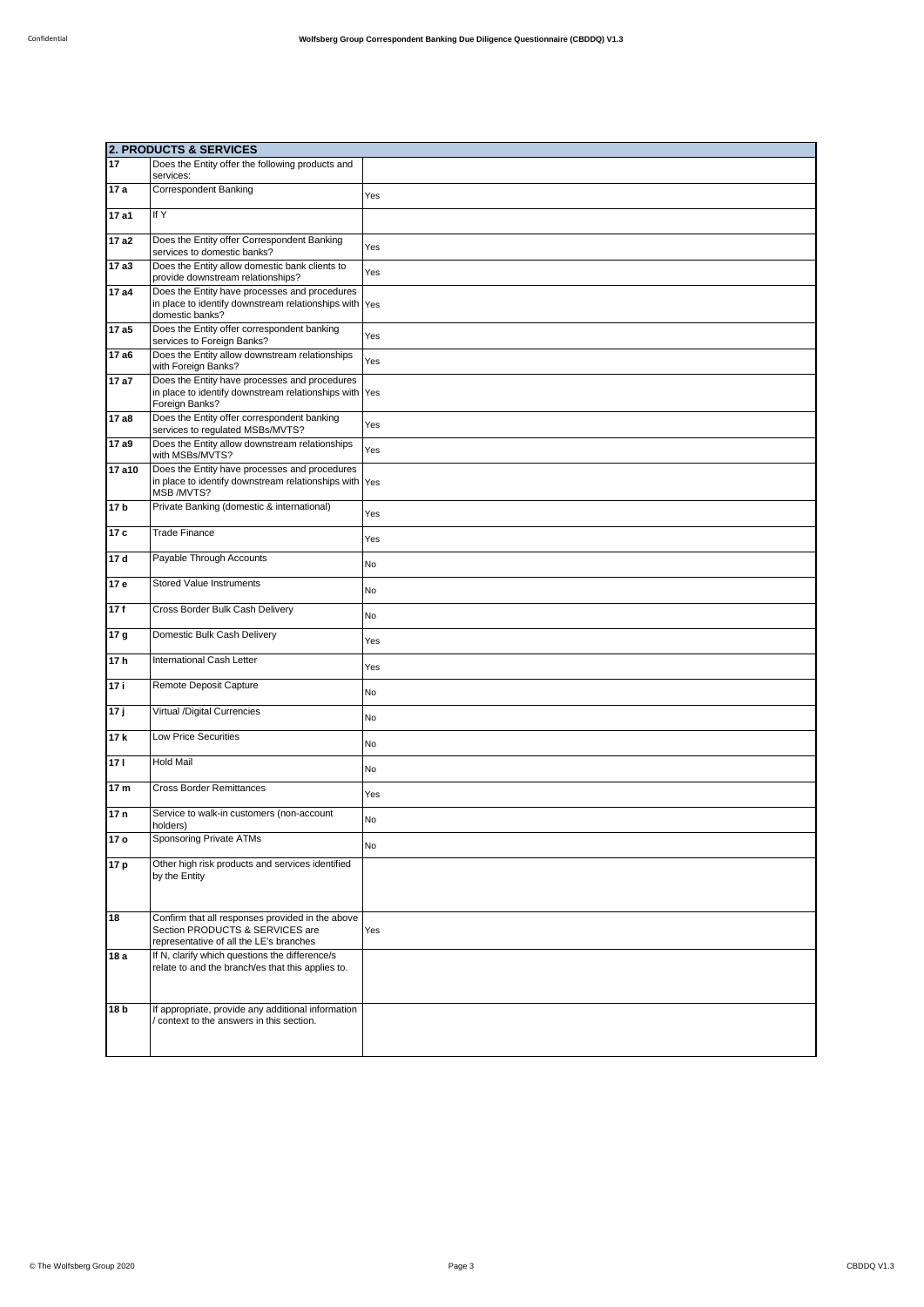|                 | 3. AML, CTF & SANCTIONS PROGRAMME                                                                                                                |                                                                                                        |
|-----------------|--------------------------------------------------------------------------------------------------------------------------------------------------|--------------------------------------------------------------------------------------------------------|
| 19              | Does the Entity have a programme that sets                                                                                                       |                                                                                                        |
|                 | minimum AML, CTF and Sanctions standards                                                                                                         |                                                                                                        |
|                 | regarding the following components:                                                                                                              |                                                                                                        |
| 19 a            | Appointed Officer with sufficient<br>experience/expertise                                                                                        | Yes                                                                                                    |
| 19 <sub>b</sub> | Cash Reporting                                                                                                                                   | Not Applicable                                                                                         |
| 19 с            | CDD                                                                                                                                              | Yes                                                                                                    |
| 19 d            | EDD                                                                                                                                              | Yes                                                                                                    |
| 19 e            | <b>Beneficial Ownership</b>                                                                                                                      | Yes                                                                                                    |
| 19f             | Independent Testing                                                                                                                              | Yes                                                                                                    |
| 19 g            | Periodic Review                                                                                                                                  | Yes                                                                                                    |
| 19 h            | Policies and Procedures                                                                                                                          | Yes                                                                                                    |
| 19 i            | <b>Risk Assessment</b>                                                                                                                           | Yes                                                                                                    |
| 19 ј            | Sanctions                                                                                                                                        | Yes                                                                                                    |
| 19 k            | PEP Screening                                                                                                                                    | Yes                                                                                                    |
| 191             | Adverse Information Screening                                                                                                                    | Yes                                                                                                    |
| 19 m            | <b>Suspicious Activity Reporting</b>                                                                                                             | Yes                                                                                                    |
| 19 <sub>n</sub> | Training and Education                                                                                                                           | Yes                                                                                                    |
| 19 o            | <b>Transaction Monitoring</b>                                                                                                                    | Yes                                                                                                    |
| 20              | How many full time employees are in the Entity's<br>AML, CTF & Sanctions Compliance<br>Department?                                               | $51+$                                                                                                  |
| 21              | Is the Entity's AML, CTF & Sanctions policy<br>approved at least annually by the Board or<br>equivalent Senior Management Committee?             | Yes                                                                                                    |
| 22              | Does the Board or equivalent Senior<br>Management Committee receive regular<br>reporting on the status of the AML, CTF &<br>Sanctions programme? | Monthly                                                                                                |
| 23              | Does the Entity use third parties to carry out any<br>components of its AML, CTF & Sanctions<br>programme?                                       | Yes                                                                                                    |
| 23 a            | If Y, provide further details                                                                                                                    | We have partnered with Ernst and Young to refresh a proportion of our clients KYC data in CCB and CIB. |
| 24              | Confirm that all responses provided in the above<br>Section AML, CTF & SANCTIONS Programme<br>are representative of all the LE's branches        | Yes                                                                                                    |
| 24 a            | If N, clarify which questions the difference/s<br>relate to and the branch/es that this applies to.                                              |                                                                                                        |
| 24 <sub>b</sub> | If appropriate, provide any additional information<br>context to the answers in this section.                                                    |                                                                                                        |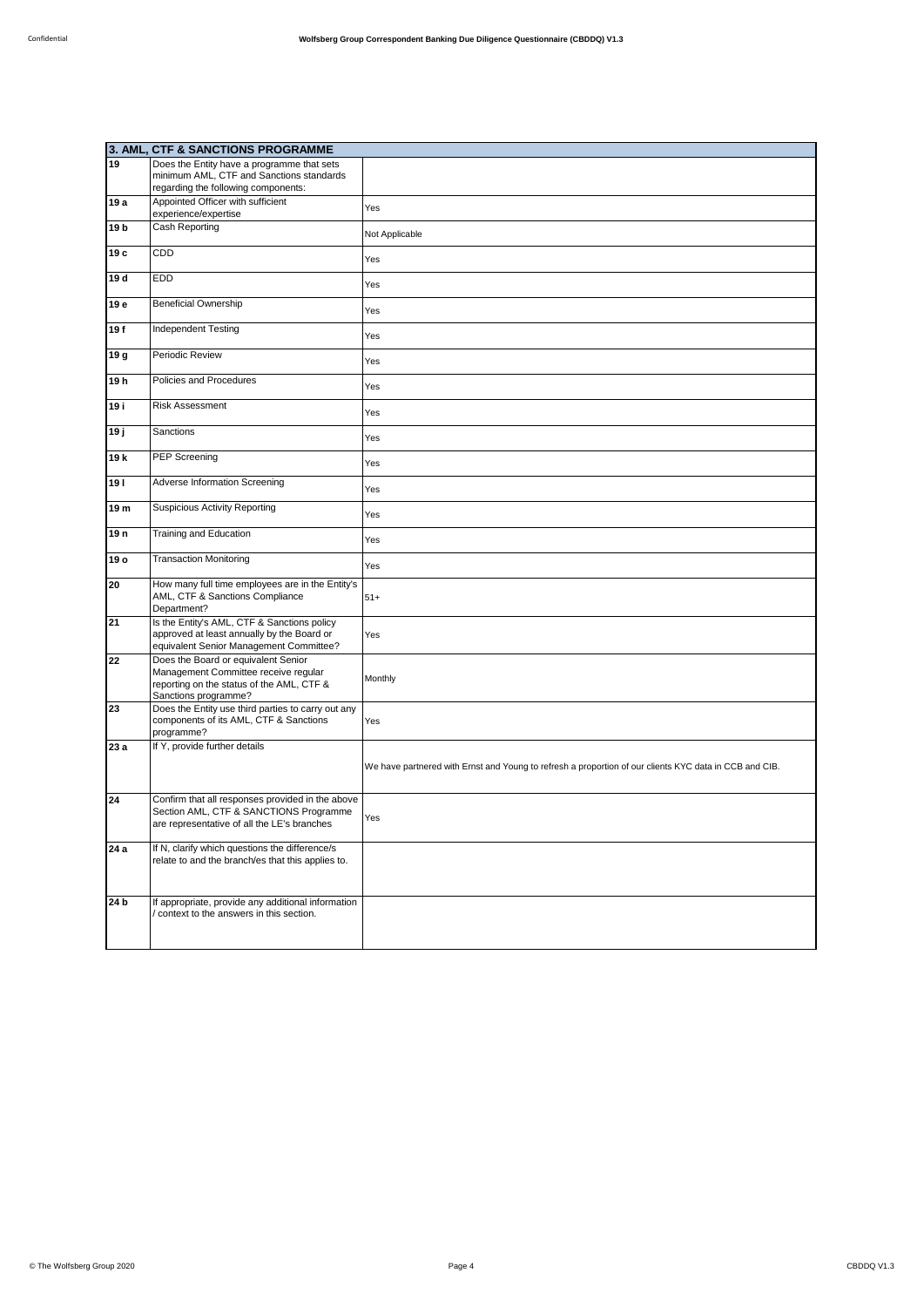|                 | 4. ANTI BRIBERY & CORRUPTION                          |                                                                      |
|-----------------|-------------------------------------------------------|----------------------------------------------------------------------|
| 25              | Has the Entity documented policies and                |                                                                      |
|                 | procedures consistent with applicable ABC             |                                                                      |
|                 | regulations and requirements to [reasonably]          | Yes                                                                  |
|                 | prevent, detect and report bribery and                |                                                                      |
|                 | corruption?                                           |                                                                      |
| 26              | Does the Entity have an enterprise wide               |                                                                      |
|                 | programme that sets minimum ABC standards?            | Yes                                                                  |
| 27              | Has the Entity appointed a designated officer or      |                                                                      |
|                 | officers with sufficient experience/expertise         |                                                                      |
|                 | responsible for coordinating the ABC                  | Yes                                                                  |
|                 | programme?                                            |                                                                      |
| 28              | Does the Entity have adequate staff with              |                                                                      |
|                 | appropriate levels of experience/expertise to         | Yes                                                                  |
|                 | implement the ABC programme?                          |                                                                      |
| 29              | Is the Entity's ABC programme applicable to:          |                                                                      |
|                 |                                                       | Both joint ventures and third parties acting on behalf of the Entity |
| 30              | Does the Entity have a global ABC policy that:        |                                                                      |
|                 |                                                       |                                                                      |
| 30 a            | Prohibits the giving and receiving of bribes? This    |                                                                      |
|                 | includes promising, offering, giving, solicitation or |                                                                      |
|                 | receiving of anything of value, directly or           | Yes                                                                  |
|                 | indirectly, if improperly intended to influence       |                                                                      |
|                 | action or obtain an advantage                         |                                                                      |
| 30 <sub>b</sub> | Includes enhanced requirements regarding              | Yes                                                                  |
|                 | interaction with public officials?                    |                                                                      |
| 30 c            | Includes a prohibition against the falsification of   |                                                                      |
|                 | books and records (this may be within the ABC         | Yes                                                                  |
|                 | policy or any other policy applicable to the Legal    |                                                                      |
|                 | Entity)?                                              |                                                                      |
| 31              | Does the Entity have controls in place to monitor     | Yes                                                                  |
|                 | the effectiveness of their ABC programme?             |                                                                      |
| 32              | Does the Entity's Board or Senior Management          |                                                                      |
|                 | Committee receive regular Management                  | Yes                                                                  |
|                 | Information on ABC matters?                           |                                                                      |
| 33              | Does the Entity perform an Enterprise Wide ABC        | Yes                                                                  |
|                 | risk assessment?                                      |                                                                      |
| 33 a            | If Y select the frequency                             | 12 Months                                                            |
|                 |                                                       |                                                                      |
| 34              | Does the Entity have an ABC residual risk rating      |                                                                      |
|                 | that is the net result of the controls effectiveness  | Yes                                                                  |
|                 | and the inherent risk assessment?                     |                                                                      |
| 35              | Does the Entity's ABC EWRA cover the inherent         |                                                                      |
|                 | risk components detailed below:                       |                                                                      |
|                 |                                                       |                                                                      |
|                 |                                                       |                                                                      |
| 35a             | Potential liability created by intermediaries and     |                                                                      |
|                 | other third-party providers as appropriate            | Yes                                                                  |
| 35 <sub>b</sub> | Corruption risks associated with the countries        |                                                                      |
|                 | and industries in which the Entity does business,     | Yes                                                                  |
|                 | directly or through intermediaries                    |                                                                      |
| 35 c            | Transactions, products or services, including         |                                                                      |
|                 | those that involve state-owned or state-              |                                                                      |
|                 | controlled entities or public officials               | Yes                                                                  |
| 35 d            | Corruption risks associated with gifts and            |                                                                      |
|                 | hospitality, hiring/internships, charitable           |                                                                      |
|                 | donations and political contributions                 | Yes                                                                  |
|                 |                                                       |                                                                      |
| 35 e            | Changes in business activities that may               | Yes                                                                  |
|                 | materially increase the Entity's corruption risk      |                                                                      |
| 36              | Does the Entity's internal audit function or other    |                                                                      |
|                 | independent third party cover ABC Policies and        | Yes                                                                  |
|                 | Procedures?                                           |                                                                      |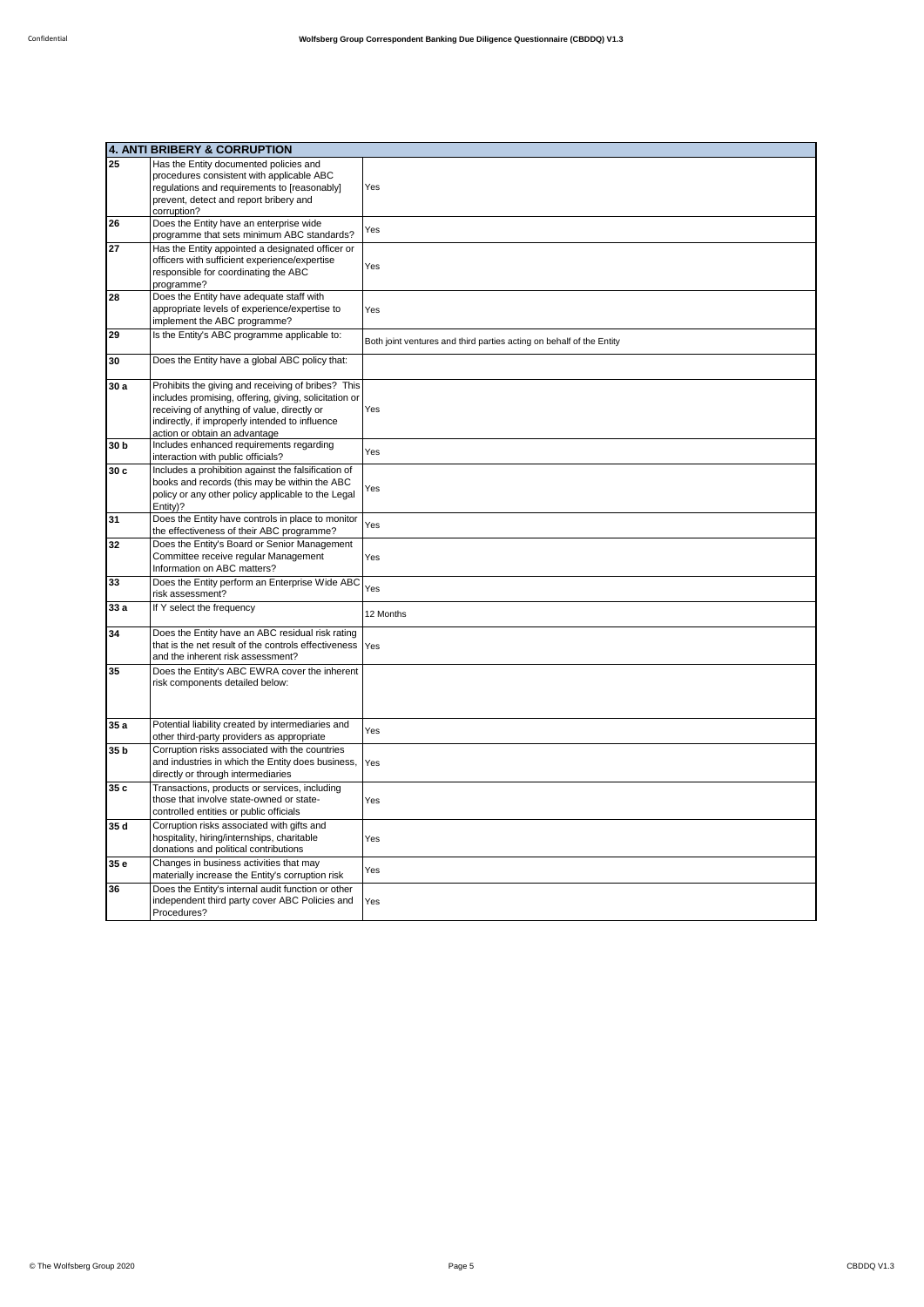| 37              | Does the Entity provide mandatory ABC training<br>to:                                                                                |     |
|-----------------|--------------------------------------------------------------------------------------------------------------------------------------|-----|
| 37 a            | Board and senior Committee Management                                                                                                | Yes |
| 37 b            | 1st Line of Defence                                                                                                                  | Yes |
| 37 c            | 2nd Line of Defence                                                                                                                  | Yes |
| 37d             | 3rd Line of Defence                                                                                                                  | Yes |
| 37e             | 3rd parties to which specific compliance activities<br>subject to ABC risk have been outsourced                                      | Yes |
| 37f             | Non-employed workers as appropriate<br>(contractors/consultants)                                                                     | Yes |
| 38              | Does the Entity provide ABC training that is<br>targeted to specific roles, responsibilities and<br>activities?                      | Yes |
| 39              | Confirm that all responses provided in the above<br>Section Anti Bribery & Corruption are<br>representative of all the LE's branches | Yes |
| 39 a            | If N, clarify which questions the difference/s<br>relate to and the branch/es that this applies to.                                  |     |
| 39 <sub>b</sub> | If appropriate, provide any additional information<br>context to the answers in this section.                                        |     |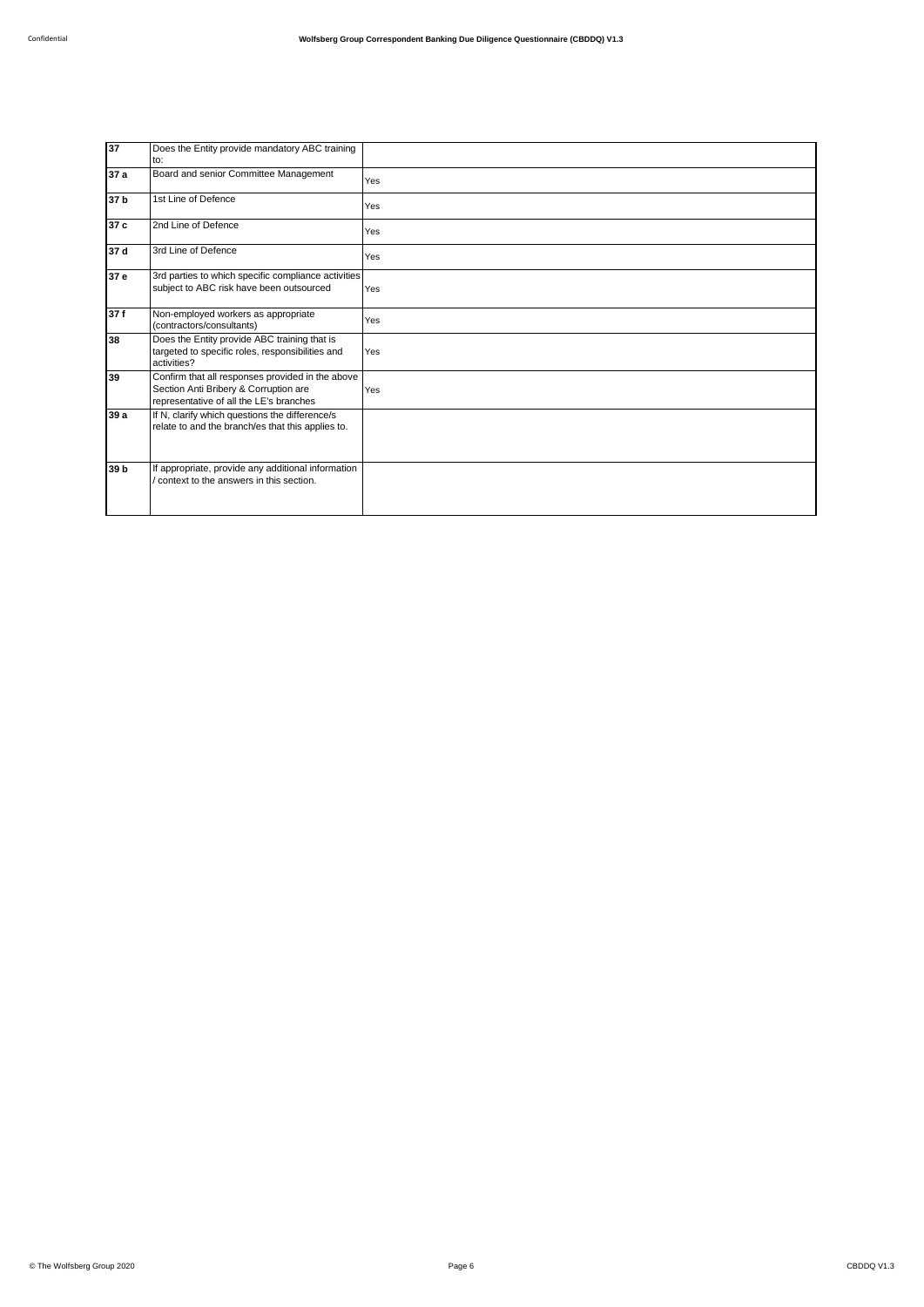| <b>5. AML,</b>  | <b>CTF &amp; SANCTIONS POLICIES &amp; PROCEDURES</b>                                                                |                 |
|-----------------|---------------------------------------------------------------------------------------------------------------------|-----------------|
| 40              | Has the Entity documented policies and                                                                              |                 |
|                 | procedures consistent with applicable AML, CTF                                                                      |                 |
|                 | & Sanctions regulations and requirements to                                                                         |                 |
| 40 a            | reasonably prevent, detect and report:<br>Money laundering                                                          |                 |
|                 |                                                                                                                     | Yes             |
| 40 <sub>b</sub> | <b>Terrorist financing</b>                                                                                          | Yes             |
| 40 c            | Sanctions violations                                                                                                | Yes             |
| 41              | Are the Entity's policies and procedures updated<br>at least annually?                                              | Yes             |
| 42              | Are the Entity's policies and procedures gapped<br>against/compared to:                                             |                 |
| 42 a            | <b>US Standards</b>                                                                                                 | No              |
| 42 a1           | If Y, does the Entity retain a record of the<br>results?                                                            |                 |
| 42 b            | <b>EU Standards</b>                                                                                                 | Yes             |
| 42 b1           | If Y, does the Entity retain a record of the                                                                        | Yes             |
| 43              | results?<br>Does the Entity have policies and procedures                                                            |                 |
| 43 a            | that:<br>Prohibit the opening and keeping of anonymous                                                              | Yes             |
| 43 b            | and fictitious named accounts<br>Prohibit the opening and keeping of accounts for                                   | Yes             |
| 43 c            | unlicensed banks and/or NBFIs<br>Prohibit dealing with other entities that provide                                  | Yes             |
| 43 d            | banking services to unlicensed banks<br>Prohibit accounts/relationships with shell banks                            | Yes             |
| 43 e            | Prohibit dealing with another entity that provides                                                                  |                 |
| 43f             | services to shell banks<br>Prohibit opening and keeping of accounts for                                             | Yes             |
| 43 g            | Section 311 designated entities<br>Prohibit opening and keeping of accounts for any                                 | Yes             |
|                 | of unlicensed/unregulated remittance agents,                                                                        |                 |
|                 | exchanges houses, casa de cambio, bureaux de<br>change or money transfer agents                                     | Yes             |
| 43 h            | Assess the risks of relationships with domestic<br>and foreign PEPs, including their family and<br>close associates | Yes             |
| 43 i            | Define escalation processes for financial crime<br>risk issues                                                      | Yes             |
| 43 ј            | Define the process, where appropriate, for                                                                          |                 |
|                 | terminating existing customer relationships due<br>to financial crime risk                                          | Yes             |
| 43 k            | Specify how potentially suspicious activity                                                                         |                 |
|                 | identified by employees is to be escalated and<br>investigated                                                      | Yes             |
| 431             | Outline the processes regarding screening for                                                                       |                 |
| 43 m            | sanctions, PEPs and negative media<br>Outline the processes for the maintenance of                                  | Yes             |
| 44              | internal "watchlists"<br>Has the Entity defined a risk tolerance statement                                          | Yes             |
|                 | or similar document which defines a risk<br>boundary around their business?                                         | Yes             |
| 45              | Does the Entity have a record retention<br>procedures that comply with applicable laws?                             | Yes             |
| 45 a            | If Y, what is the retention period?                                                                                 | 5 years or more |
| 46              | Confirm that all responses provided in the above                                                                    |                 |
|                 | Section POLICIES & PROCEDURES are<br>representative of all the LE's branches                                        | Yes             |
| 46 a            | If N, clarify which questions the difference/s                                                                      |                 |
|                 | relate to and the branch/es that this applies to.                                                                   |                 |
| 46 b            | If appropriate, provide any additional information                                                                  |                 |
|                 | context to the answers in this section.                                                                             |                 |
|                 |                                                                                                                     |                 |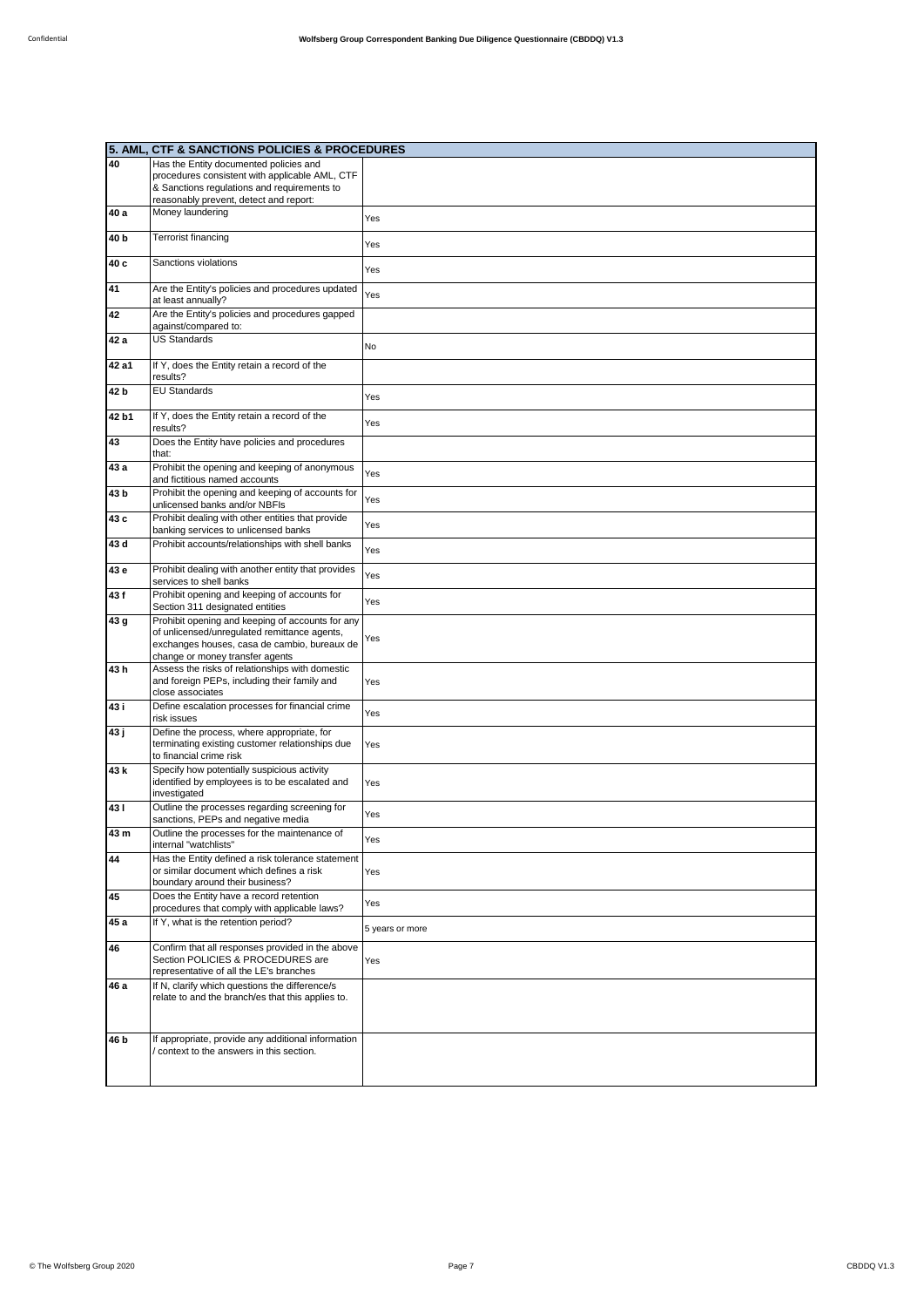|                 | 6. AML, CTF & SANCTIONS RISK ASSESSMENT                                                            |     |
|-----------------|----------------------------------------------------------------------------------------------------|-----|
| 47              | Does the Entity's AML & CTF EWRA cover the<br>inherent risk components detailed below:             |     |
| 47 a            | Client                                                                                             | Yes |
| 47 <sub>b</sub> | Product                                                                                            | Yes |
| 47c             | Channel                                                                                            | Yes |
| 47 d            | Geography                                                                                          | Yes |
| 48              | Does the Entity's AML & CTF EWRA cover the<br>controls effectiveness components detailed<br>below: |     |
| 48 a            | <b>Transaction Monitoring</b>                                                                      | Yes |
| 48 <sub>b</sub> | <b>Customer Due Diligence</b>                                                                      | Yes |
| 48 c            | PEP Identification                                                                                 | Yes |
| 48 d            | <b>Transaction Screening</b>                                                                       | Yes |
| 48 e            | Name Screening against Adverse Media &<br><b>Negative News</b>                                     | Yes |
| 48f             | Training and Education                                                                             | Yes |
| 48 g            | Governance                                                                                         | Yes |
| 48 h            | Management Information                                                                             | Yes |
| 49              | Has the Entity's AML & CTF EWRA been<br>completed in the last 12 months?                           | Yes |
| 49 a            | If N, provide the date when the last AML & CTF<br>EWRA was completed.                              |     |
| 50              | Does the Entity's Sanctions EWRA cover the<br>inherent risk components detailed below:             |     |
| 50a             | Client                                                                                             | Yes |
| 50 b            | Product                                                                                            | Yes |
| 50 c            | Channel                                                                                            | Yes |
| 50d             | Geography                                                                                          | Yes |
|                 |                                                                                                    |     |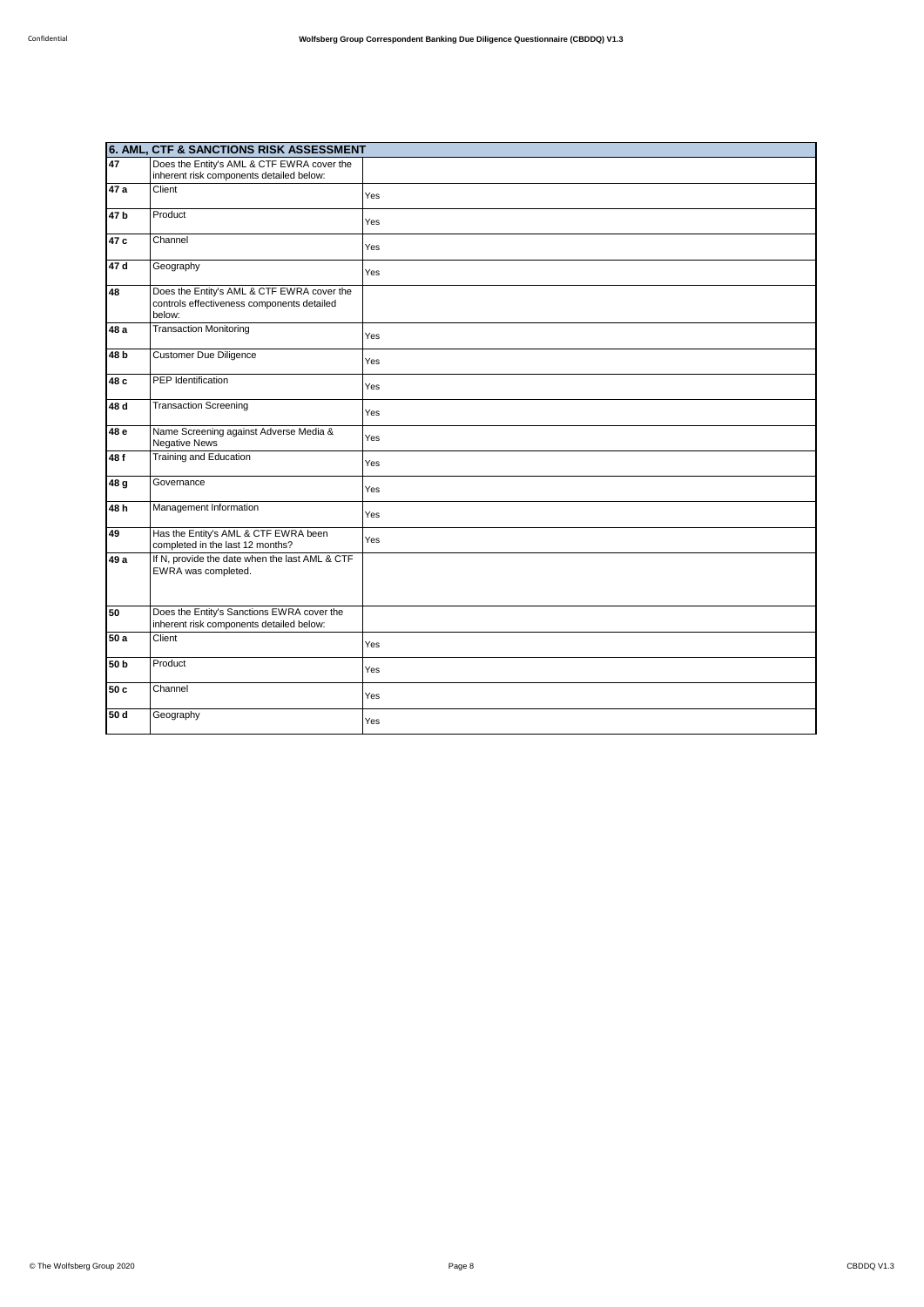| 51   | Does the Entity's Sanctions EWRA cover the<br>controls effectiveness components detailed<br>below:                                                 |     |
|------|----------------------------------------------------------------------------------------------------------------------------------------------------|-----|
| 51 a | <b>Customer Due Diligence</b>                                                                                                                      | Yes |
| 51 b | <b>Transaction Screening</b>                                                                                                                       | Yes |
| 51 c | Name Screening                                                                                                                                     | Yes |
| 51 d | List Management                                                                                                                                    | Yes |
| 51e  | <b>Training and Education</b>                                                                                                                      | Yes |
| 51f  | Governance                                                                                                                                         | Yes |
| 51 g | Management Information                                                                                                                             | Yes |
| 52   | Has the Entity's Sanctions EWRA been<br>completed in the last 12 months?                                                                           | Yes |
| 52 a | If N, provide the date when the last Sanctions<br>EWRA was completed.                                                                              |     |
| 53   | Confirm that all responses provided in the above<br>Section AML, CTF & SANCTIONS RISK<br>ASSESSMENT are representative of all the LE's<br>branches | Yes |
| 53 a | If N, clarify which questions the difference/s<br>relate to and the branch/es that this applies to.                                                |     |
| 53 b | If appropriate, provide any additional information<br>context to the answers in this section.                                                      |     |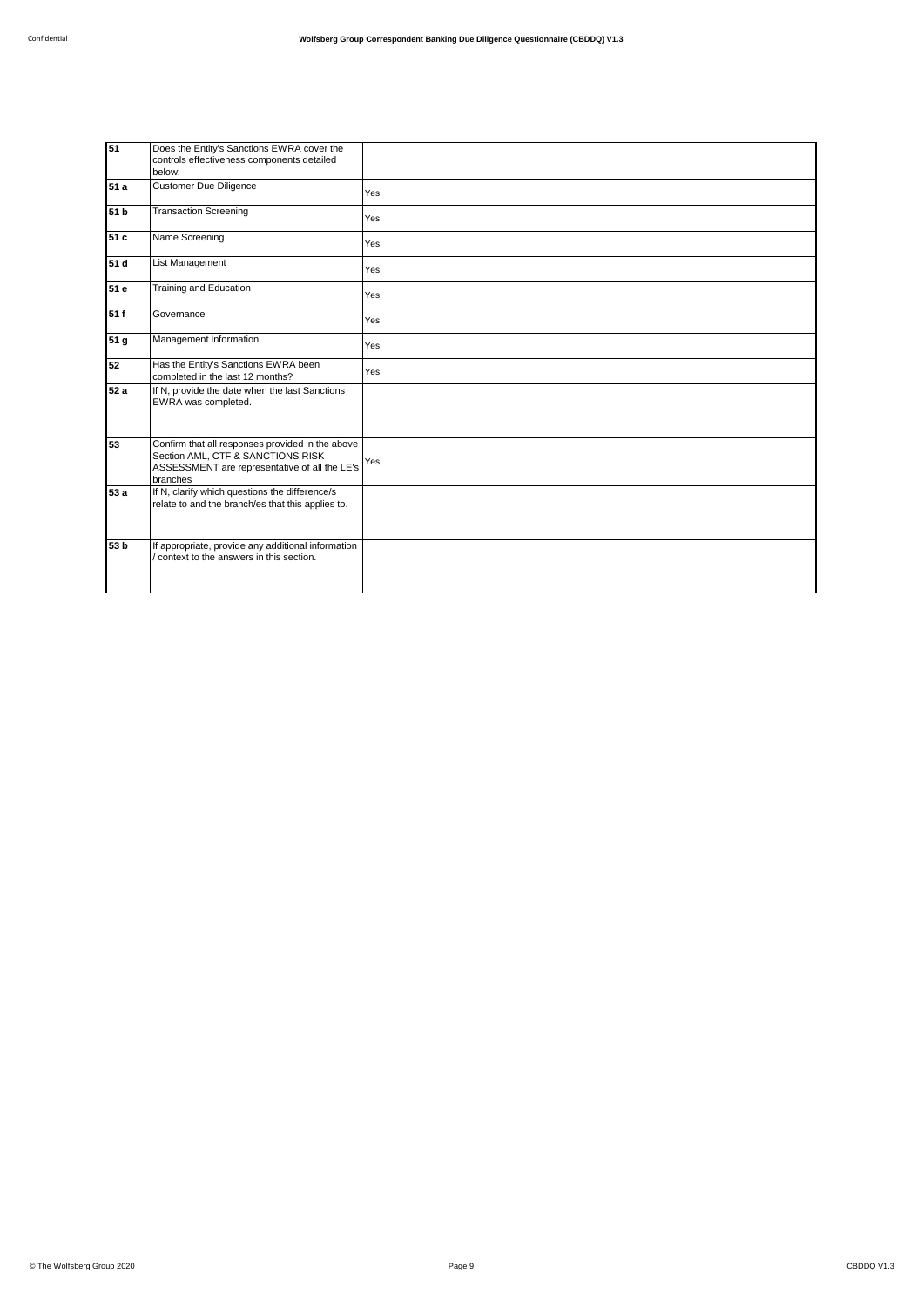|                 | 7. KYC, CDD and EDD                                                                                                                |     |
|-----------------|------------------------------------------------------------------------------------------------------------------------------------|-----|
| 54              | Does the Entity verify the identity of the<br>customer?                                                                            | Yes |
| 55              | Do the Entity's policies and procedures set out<br>when CDD must be completed, e.g. at the time<br>of onboarding or within 30 days | Yes |
| 56              | Which of the following does the Entity gather and<br>retain when conducting CDD? Select all that<br>apply:                         |     |
| 56 a            | Ownership structure                                                                                                                | Yes |
| 56 <sub>b</sub> | Customer identification                                                                                                            | Yes |
| 56 c            | Expected activity                                                                                                                  | Yes |
| 56 d            | Nature of business/employment                                                                                                      | Yes |
| 56 e            | Product usage                                                                                                                      | Yes |
| 56 f            | Purpose and nature of relationship                                                                                                 | Yes |
| 56 g            | Source of funds                                                                                                                    | Yes |
| 56 h            | Source of wealth                                                                                                                   | Yes |
| 57              | Are each of the following identified:                                                                                              |     |
| 57a             | Ultimate beneficial ownership                                                                                                      | Yes |
| 57 a1           | Are ultimate beneficial owners verified?                                                                                           | Yes |
| 57 <sub>b</sub> | Authorised signatories (where applicable)                                                                                          | Yes |
| 57 c            | Key controllers                                                                                                                    | Yes |
| 57d             | Other relevant parties                                                                                                             | Yes |
| 58              | What is the Entity's minimum (lowest) threshold<br>applied to beneficial ownership identification?                                 | 10% |
| 59              | Does the due diligence process result in<br>customers receiving a risk classification?                                             | Yes |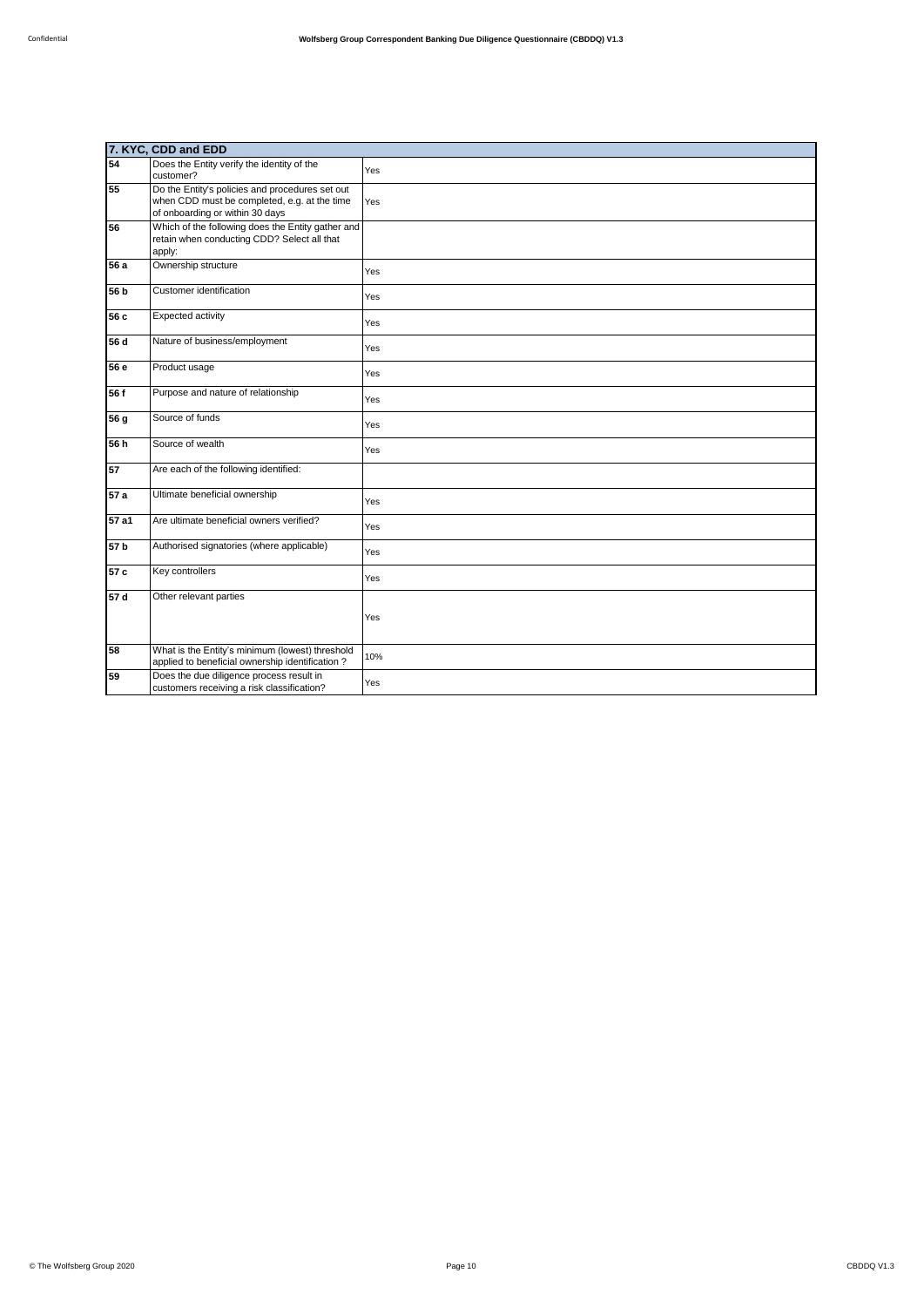| 60              | If Y, what factors/criteria are used to determine<br>the customer's risk classification? Select all that<br>apply:                                                                                                     |                                     |
|-----------------|------------------------------------------------------------------------------------------------------------------------------------------------------------------------------------------------------------------------|-------------------------------------|
| 60a             | Product Usage                                                                                                                                                                                                          | Yes                                 |
| 60 b            | Geography                                                                                                                                                                                                              | Yes                                 |
| 60 c            | <b>Business Type/Industry</b>                                                                                                                                                                                          | Yes                                 |
| 60 d            | Legal Entity type                                                                                                                                                                                                      | Yes                                 |
| 60 e            | Adverse Information                                                                                                                                                                                                    | Yes                                 |
| 60f             | Other (specify)                                                                                                                                                                                                        |                                     |
| 61              | Does the Entity have a risk based approach to<br>screening customers for adverse media/negative Yes<br>news?                                                                                                           |                                     |
| 62              | If Y, is this at:                                                                                                                                                                                                      |                                     |
| 62a             | Onboarding                                                                                                                                                                                                             | Yes                                 |
| 62 b            | <b>KYC</b> renewal                                                                                                                                                                                                     | Yes                                 |
| 62 c            | Trigger event                                                                                                                                                                                                          | Yes                                 |
| 63              | What is the method used by the Entity to screen<br>for adverse media / negative news?                                                                                                                                  | Combination of automated and manual |
| 64              | Does the Entity have a risk based approach to<br>screening customers and connected parties to<br>determine whether they are PEPs, or controlled<br>by PEPs?                                                            | Yes                                 |
| 65              | If Y, is this at:                                                                                                                                                                                                      |                                     |
| 65 a            | Onboarding                                                                                                                                                                                                             | Yes                                 |
| 65 b            | <b>KYC</b> renewal                                                                                                                                                                                                     | Yes                                 |
| 65 c            | Trigger event                                                                                                                                                                                                          | Yes                                 |
| 66              | What is the method used by the Entity to screen<br>PEP <sub>s</sub> ?                                                                                                                                                  | Automated                           |
| 67              | Does the Entity have policies, procedures and<br>processes to review and escalate potential<br>matches from screening customers and<br>connected parties to determine whether they are<br>PEPs, or controlled by PEPs? | Yes                                 |
| 68              | Does the Entity have a process to review and<br>update customer information based on:                                                                                                                                  |                                     |
| 68 a            | <b>KYC</b> renewal                                                                                                                                                                                                     | Yes                                 |
| 68 <sub>b</sub> | Trigger event                                                                                                                                                                                                          | Yes                                 |
| 69              | Does the Entity maintain and report metrics on<br>current and past periodic or trigger event due<br>diligence reviews?                                                                                                 | Yes                                 |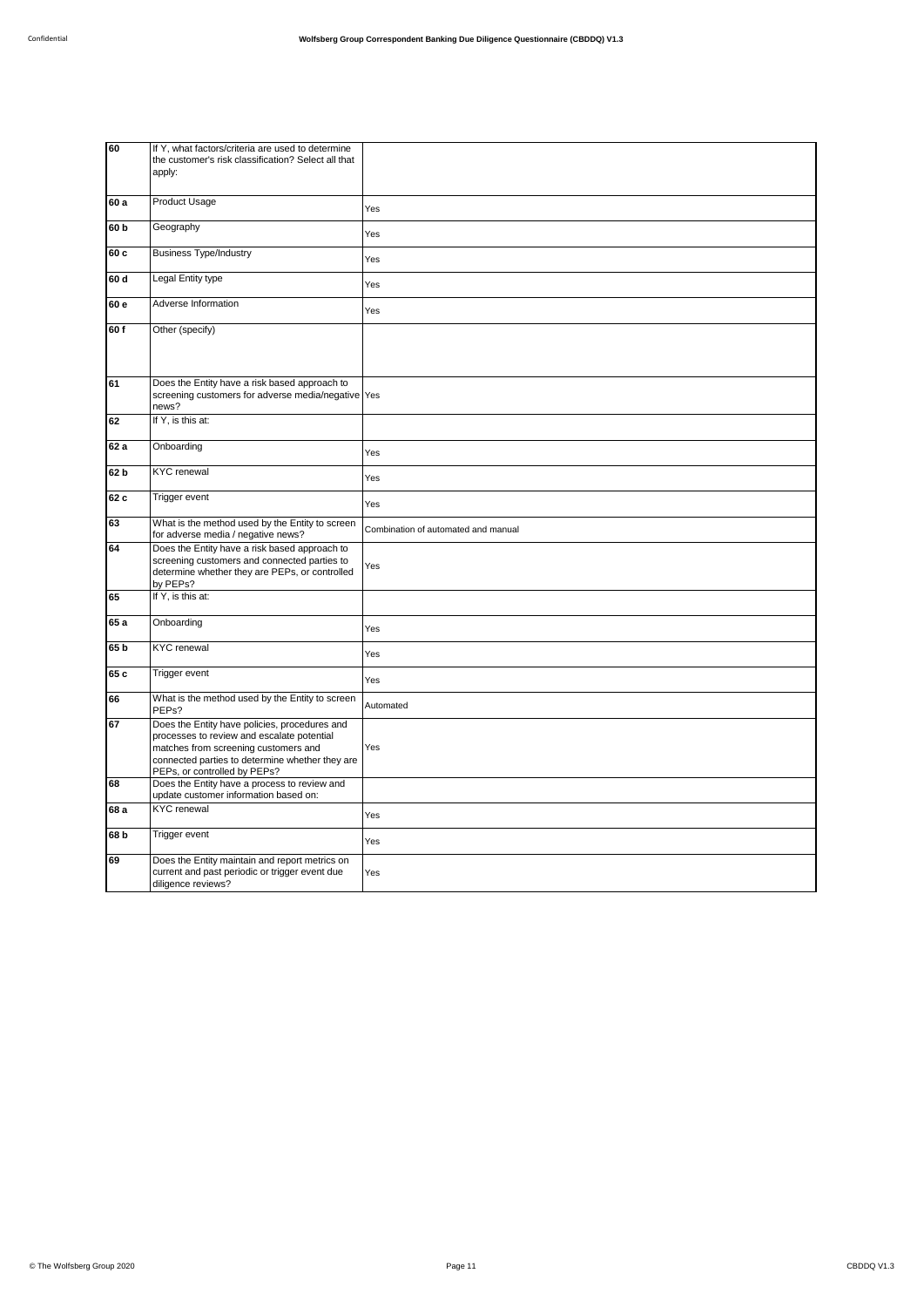| 70              | From the list below, which categories of                                                                                                             |                                                                               |
|-----------------|------------------------------------------------------------------------------------------------------------------------------------------------------|-------------------------------------------------------------------------------|
|                 | customers or industries are subject to EDD<br>and/or are restricted, or prohibited by the Entity's                                                   |                                                                               |
|                 | FCC programme?                                                                                                                                       |                                                                               |
| 70 a            | Non-account customers                                                                                                                                | Prohibited                                                                    |
| 70 b            | Non-resident customers                                                                                                                               | EDD & restricted on a risk based approach                                     |
| 70 c            | Shell banks                                                                                                                                          | Prohibited                                                                    |
| 70 d            | MVTS/ MSB customers                                                                                                                                  | EDD & restricted on a risk based approach                                     |
| 70 e            | PEPs                                                                                                                                                 | EDD & restricted on a risk based approach                                     |
| 70f             | <b>PEP Related</b>                                                                                                                                   | EDD & restricted on a risk based approach                                     |
| 70 g            | <b>PEP Close Associate</b>                                                                                                                           | EDD & restricted on a risk based approach                                     |
| 70h             | <b>Correspondent Banks</b>                                                                                                                           | EDD & restricted on a risk based approach                                     |
| 70 h1           | If EDD or EDD & restricted, does the EDD<br>assessment contain the elements as set out in<br>the Wolfsberg Correspondent Banking Principles<br>2014? | Yes                                                                           |
| 70 i            | Arms, defense, military                                                                                                                              | EDD & restricted on a risk based approach                                     |
| 70 j            | Atomic power                                                                                                                                         | EDD & restricted on a risk based approach                                     |
| 70 k            | <b>Extractive industries</b>                                                                                                                         | EDD & restricted on a risk based approach                                     |
| 701             | Precious metals and stones                                                                                                                           | EDD & restricted on a risk based approach                                     |
| 70 m            | Unregulated charities                                                                                                                                | EDD & restricted on a risk based approach                                     |
| 70 n            | Regulated charities                                                                                                                                  | EDD & restricted on a risk based approach                                     |
| 70 o            | Red light business / Adult entertainment                                                                                                             | EDD & restricted on a risk based approach                                     |
| 70 p            | Non-Government Organisations                                                                                                                         | EDD & restricted on a risk based approach                                     |
| 70 q            | Virtual currencies                                                                                                                                   | Prohibited                                                                    |
| 70 r            | Marijuana                                                                                                                                            | Prohibited                                                                    |
| 70 s            | Embassies/Consulates                                                                                                                                 | EDD & restricted on a risk based approach                                     |
| 70 t            | Gambling                                                                                                                                             | EDD & restricted on a risk based approach                                     |
| 70 u            | Payment Service Provider                                                                                                                             | EDD & restricted on a risk based approach                                     |
| 70 v            | Other (specify)                                                                                                                                      | CBD is permitted with EDD and restricted on a risk based approach.            |
| $\overline{71}$ | If restricted, provide details of the restriction                                                                                                    | If a client is restricted, prior approval is required from senior executives. |
| 72              | Does the Entity perform an additional control or<br>quality review on clients subject to EDD?                                                        | Yes                                                                           |
| 73              | Confirm that all responses provided in the above<br>Section KYC, CDD and EDD are representative Yes<br>of all the LE's branches                      |                                                                               |
| 73a             | If N, clarify which questions the difference/s<br>relate to and the branch/es that this applies to                                                   |                                                                               |
| 73 b            | If appropriate, provide any additional information<br>context to the answers in this section.                                                        |                                                                               |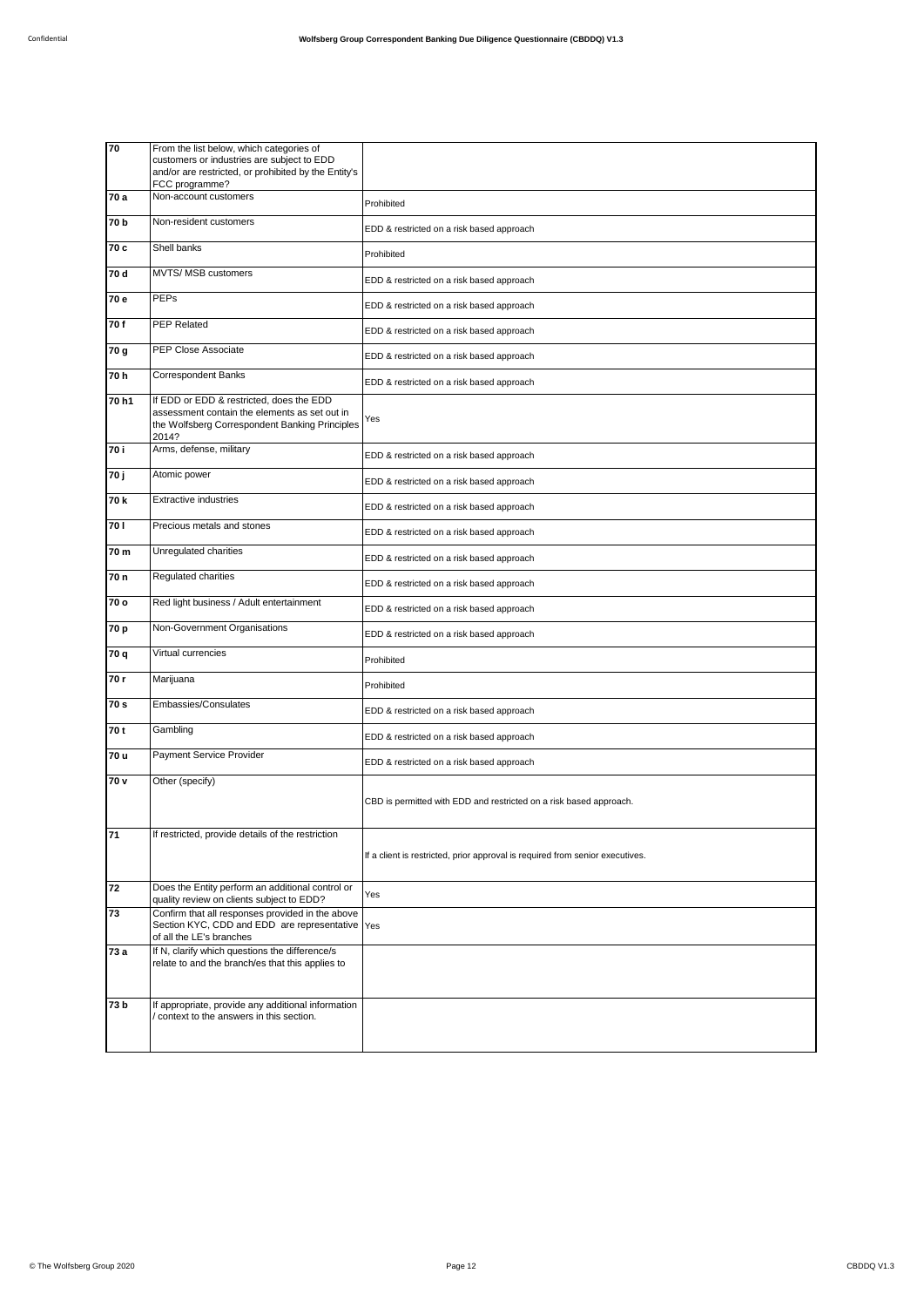|      | <b>8. MONITORING &amp; REPORTING</b>                                                                                                                                   |           |  |
|------|------------------------------------------------------------------------------------------------------------------------------------------------------------------------|-----------|--|
| 74   | Does the Entity have risk based policies,<br>procedures and monitoring processes for the<br>identification and reporting of suspicious activity?                       | Yes       |  |
| 75   | What is the method used by the Entity to monitor<br>transactions for suspicious activities?                                                                            | Automated |  |
| 76   | If manual or combination selected, specify what<br>type of transactions are monitored manually                                                                         |           |  |
| 77   | Does the Entity have regulatory requirements to<br>report suspicious transactions?                                                                                     | Yes       |  |
| 77 a | If Y, does the Entity have policies, procedures<br>and processes to comply with suspicious<br>transaction reporting requirements?                                      | Yes       |  |
| 78   | Does the Entity have policies, procedures and<br>processes to review and escalate matters arising Yes<br>from the monitoring of customer transactions and<br>activity? |           |  |
| 79   | Confirm that all responses provided in the above<br>Section MONITORING & REPORTING are<br>representative of all the LE's branches                                      | Yes       |  |
| 79 a | If N, clarify which questions the difference/s<br>relate to and the branch/es that this applies to                                                                     |           |  |
| 79 b | If appropriate, provide any additional information<br>context to the answers in this section.                                                                          |           |  |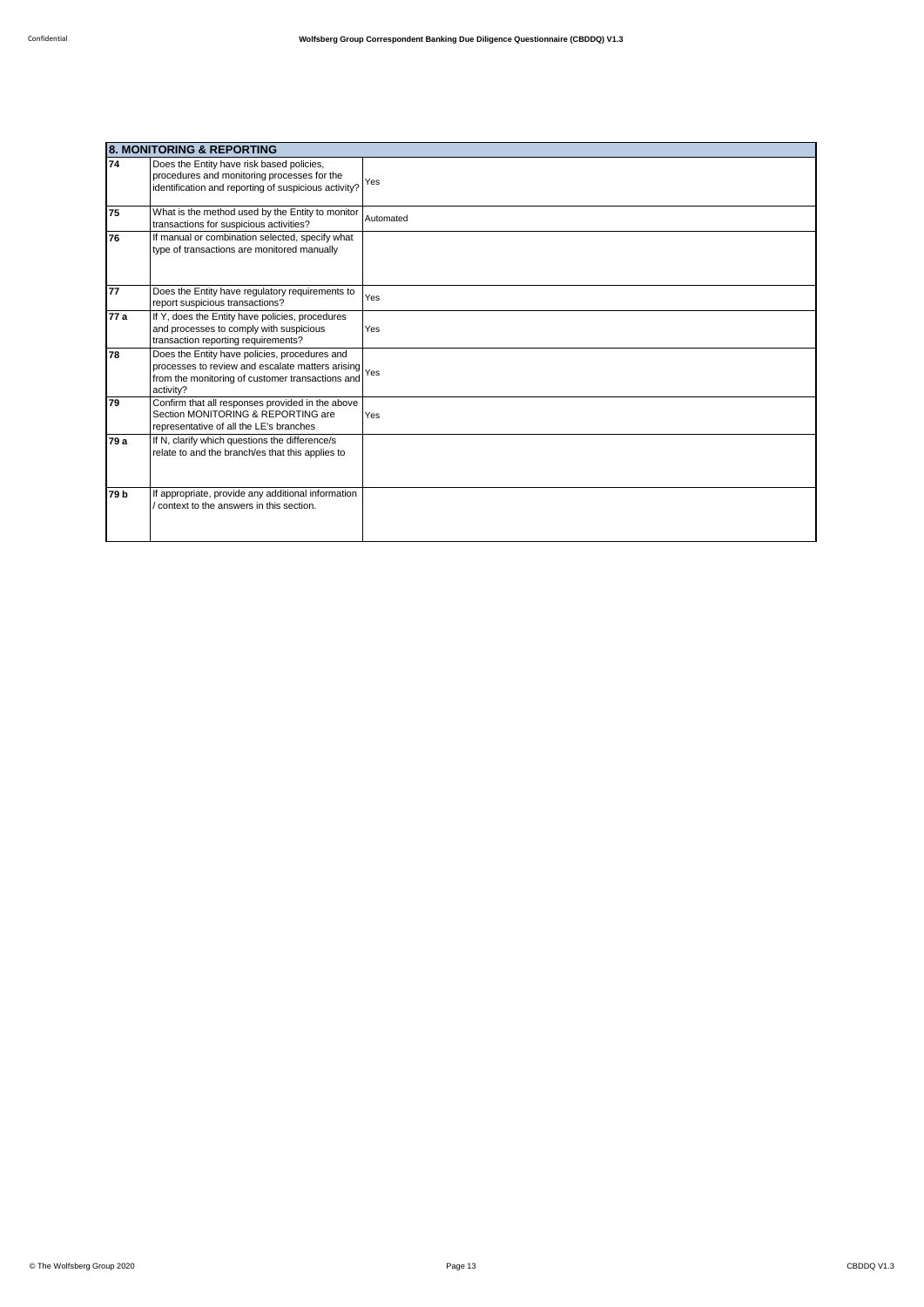|                 | 9. PAYMENT TRANSPARENCY                                                                                                                         |                                                                                               |  |
|-----------------|-------------------------------------------------------------------------------------------------------------------------------------------------|-----------------------------------------------------------------------------------------------|--|
| 80              | Does the Entity adhere to the Wolfsberg Group<br>Payment Transparency Standards?                                                                | Yes                                                                                           |  |
| 81              | Does the Entity have policies, procedures and<br>processes to [reasonably] comply with and have<br>controls in place to ensure compliance with: |                                                                                               |  |
| 81 a            | <b>FATF Recommendation 16</b>                                                                                                                   | Yes                                                                                           |  |
| 81 b            | <b>Local Regulations</b>                                                                                                                        | Yes                                                                                           |  |
| 81 b1           | Specify the regulation                                                                                                                          | The Money Laundering and Terrorist Financing Regulations 2017 as amended by 2019 Regulations. |  |
| 81 c            | If N, explain                                                                                                                                   |                                                                                               |  |
| 82              | Does the Entity have processes in place to<br>respond to Request For Information (RFIs) from<br>other entities in a timely manner?              | Yes                                                                                           |  |
| 83              | Does the Entity have controls to support the<br>inclusion of required and accurate originator<br>information in international payment messages? | Yes                                                                                           |  |
| 84              | Does the Entity have controls to support the<br>inclusion of required beneficiary information<br>international payment messages?                | Yes                                                                                           |  |
| 85              | Confirm that all responses provided in the above<br>Section PAYMENT TRANSPARENCY are<br>representative of all the LE's branches                 | Yes                                                                                           |  |
| 85 a            | If N, clarify which questions the difference/s<br>relate to and the branch/es that this applies to.                                             |                                                                                               |  |
| 85 <sub>b</sub> | If appropriate, provide any additional information<br>context to the answers in this section.                                                   |                                                                                               |  |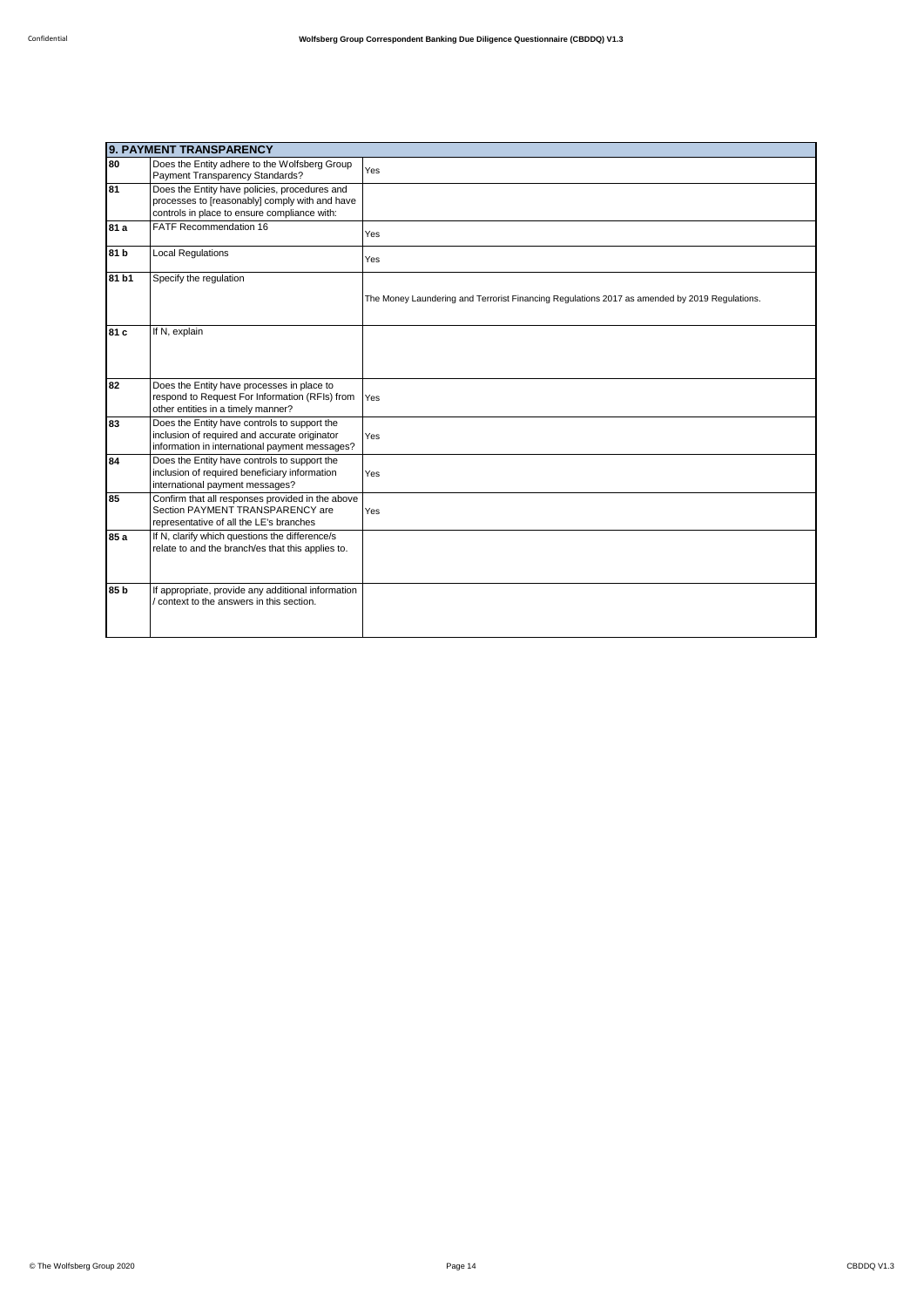|      | <b>10. SANCTIONS</b>                                                                                                                                                                                                                                                                                                                        |                                                                                         |
|------|---------------------------------------------------------------------------------------------------------------------------------------------------------------------------------------------------------------------------------------------------------------------------------------------------------------------------------------------|-----------------------------------------------------------------------------------------|
| 86   | Does the Entity have a Sanctions Policy<br>approved by management regarding compliance<br>with sanctions law applicable to the Entity,<br>including with respect its business conducted<br>with, or through accounts held at foreign financial<br>institutions?                                                                             | Yes                                                                                     |
| 87   | Does the Entity have policies, procedures, or<br>other controls reasonably designed to prevent<br>the use of another entity's accounts or services<br>in a manner causing the other entity to violate<br>sanctions prohibitions applicable to the other<br>entity (including prohibitions within the other<br>entity's local jurisdiction)? | Yes                                                                                     |
| 88   | Does the Entity have policies, procedures or<br>other controls reasonably designed to prohibit<br>and/or detect actions taken to evade applicable<br>sanctions prohibitions, such as stripping, or the<br>resubmission and/or masking, of sanctions<br>relevant information in cross border<br>transactions?                                | Yes                                                                                     |
| 89   | Does the Entity screen its customers, including<br>beneficial ownership information collected by the<br>Entity, during onboarding and regularly thereafter<br>against Sanctions Lists?                                                                                                                                                      | Yes                                                                                     |
| 90   | What is the method used by the Entity?                                                                                                                                                                                                                                                                                                      | Automated                                                                               |
| 91   | Does the Entity screen all sanctions relevant<br>data, including at a minimum, entity and location<br>information, contained in cross border<br>transactions against Sanctions Lists?                                                                                                                                                       | Yes                                                                                     |
| 92   | What is the method used by the Entity?                                                                                                                                                                                                                                                                                                      | Automated                                                                               |
| 93   | Select the Sanctions Lists used by the Entity in<br>its sanctions screening processes:                                                                                                                                                                                                                                                      |                                                                                         |
| 93 a | <b>Consolidated United Nations Security Council</b><br>Sanctions List (UN)                                                                                                                                                                                                                                                                  | Used for screening customers and beneficial owners and for filtering transactional data |
| 93 b | United States Department of the Treasury's<br>Office of Foreign Assets Control (OFAC)                                                                                                                                                                                                                                                       | Used for screening customers and beneficial owners and for filtering transactional data |
| 93 c | Office of Financial Sanctions Implementation<br>HMT (OFSI)                                                                                                                                                                                                                                                                                  | Used for screening customers and beneficial owners and for filtering transactional data |
| 93 d | European Union Consolidated List (EU)                                                                                                                                                                                                                                                                                                       | Used for screening customers and beneficial owners and for filtering transactional data |
| 93 e | Lists maintained by other G7 member countries                                                                                                                                                                                                                                                                                               | Used for screening customers and beneficial owners and for filtering transactional data |
| 93f  | Other (specify)                                                                                                                                                                                                                                                                                                                             |                                                                                         |
| 94   | Question removed                                                                                                                                                                                                                                                                                                                            |                                                                                         |
| 95   | When regulatory authorities make updates to<br>their Sanctions list, how many business days<br>before the entity updates their active manual<br>and/or automated screening systems against:                                                                                                                                                 |                                                                                         |
| 95 a | <b>Customer Data</b>                                                                                                                                                                                                                                                                                                                        | Same day to 2 business days                                                             |
| 95 b | Transactions                                                                                                                                                                                                                                                                                                                                | Same day to 2 business days                                                             |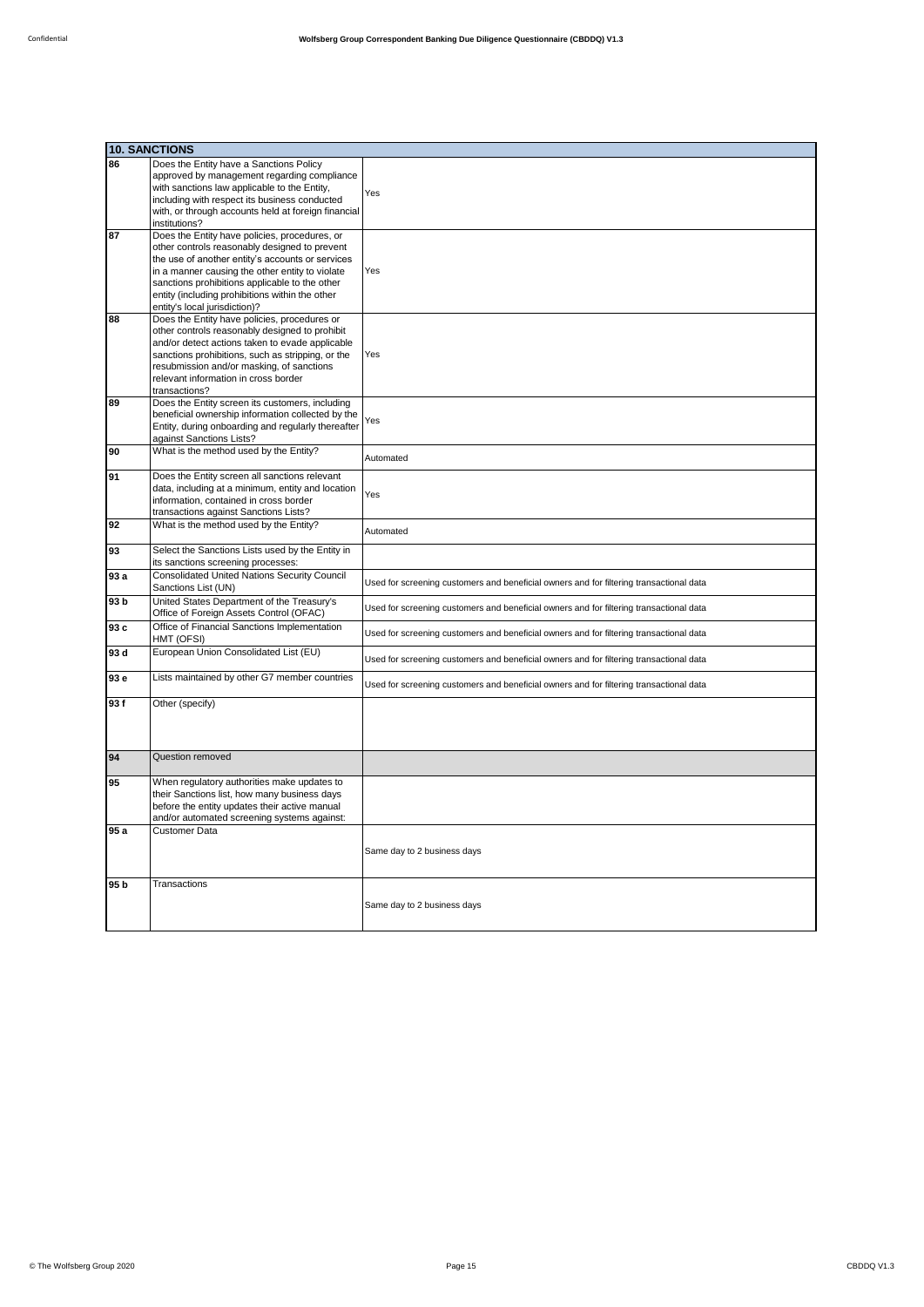| 96   | Does the Entity have a physical presence, e.g.,<br>branches, subsidiaries, or representative offices<br>located in countries/regions against which UN,<br>OFAC, OFSI, EU and G7 member countries<br>have enacted comprehensive jurisdiction-based<br>Sanctions? | <b>No</b> |
|------|-----------------------------------------------------------------------------------------------------------------------------------------------------------------------------------------------------------------------------------------------------------------|-----------|
| l97  | Confirm that all responses provided in the above<br>Section SANCTIONS are representative of all<br>the LE's branches                                                                                                                                            | Yes       |
| 97 a | If N, clarify which questions the difference/s<br>relate to and the branch/es that this applies to.                                                                                                                                                             |           |
| 97 b | If appropriate, provide any additional information<br>context to the answers in this section.                                                                                                                                                                   |           |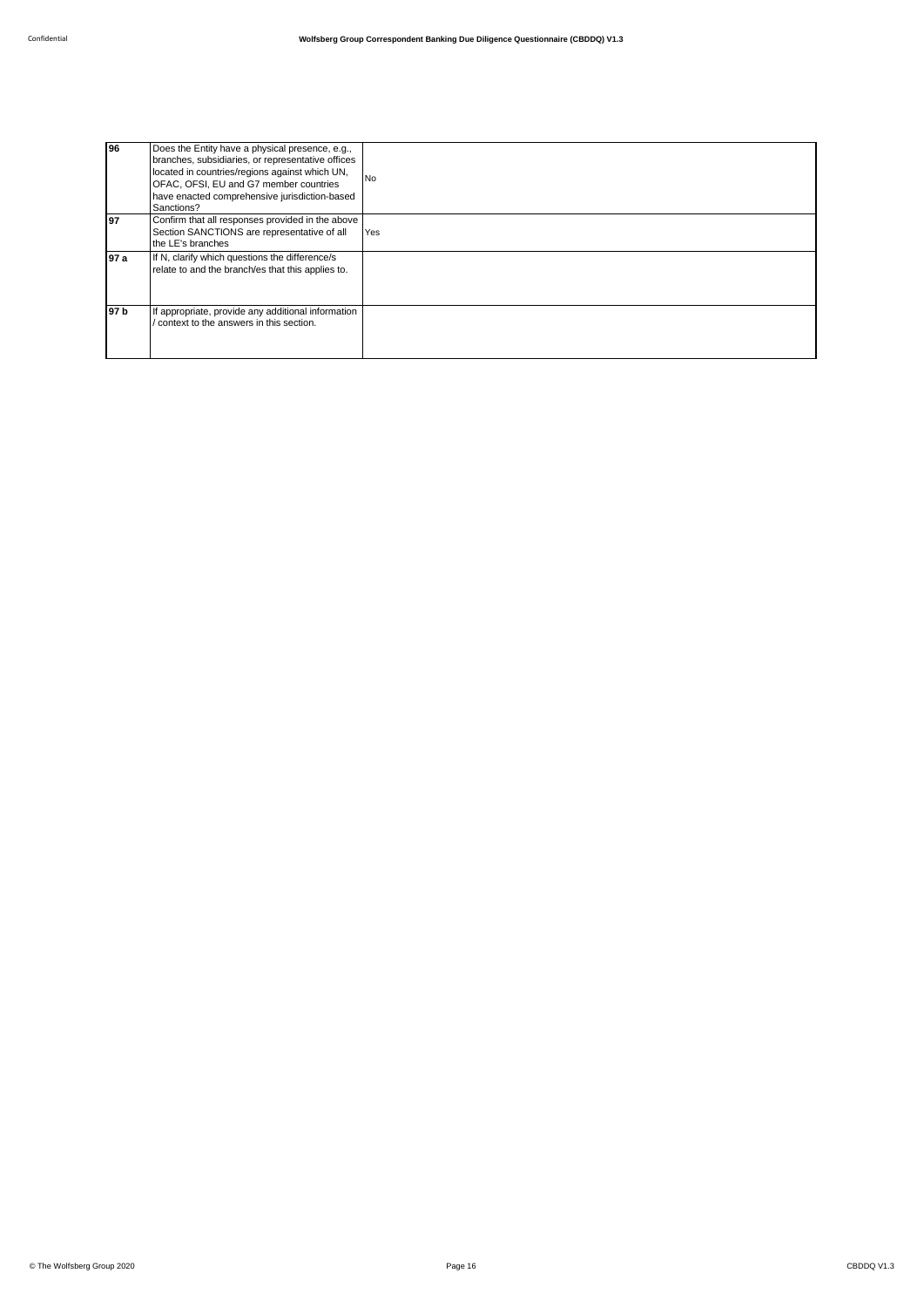|       | <b>11. TRAINING &amp; EDUCATION</b>                                                                                                                                  |     |  |
|-------|----------------------------------------------------------------------------------------------------------------------------------------------------------------------|-----|--|
| 98    | Does the Entity provide mandatory training,<br>which includes :                                                                                                      |     |  |
| 98 a  | Identification and reporting of transactions to<br>government authorities                                                                                            | Yes |  |
| 98 b  | Examples of different forms of money<br>laundering, terrorist financing and sanctions<br>violations relevant for the types of products and<br>services offered       | Yes |  |
| 98 c  | Internal policies for controlling money laundering,<br>terrorist financing and sanctions violations                                                                  | Yes |  |
| 98 d  | New issues that occur in the market, e.g.,<br>significant regulatory actions or new regulations                                                                      | Yes |  |
| 98 e  | <b>Conduct and Culture</b>                                                                                                                                           | Yes |  |
| 99    | Is the above mandatory training provided to:                                                                                                                         |     |  |
| 99 a  | Board and Senior Committee Management                                                                                                                                | Yes |  |
| 99 b  | 1st Line of Defence                                                                                                                                                  | Yes |  |
| 99 c  | 2nd Line of Defence                                                                                                                                                  | Yes |  |
| 99 d  | 3rd Line of Defence                                                                                                                                                  | Yes |  |
| 99 e  | 3rd parties to which specific FCC activities have<br>been outsourced                                                                                                 | Yes |  |
| 99f   | Non-employed workers (contractors/consultants)                                                                                                                       | Yes |  |
| 100   | Does the Entity provide AML, CTF & Sanctions<br>training that is targeted to specific roles,<br>responsibilities and high risk products, services<br>and activities? | Yes |  |
| 101   | Does the Entity provide customised training for<br>AML, CTF and Sanctions staff?                                                                                     | Yes |  |
| 102   | Confirm that all responses provided in the above<br>Section TRAINING & EDUCATION are<br>representative of all the LE's branches                                      | Yes |  |
| 102 a | If N, clarify which questions the difference/s<br>relate to and the branch/es that this applies to.                                                                  |     |  |
| 102 b | If appropriate, provide any additional information<br>context to the answers in this section.                                                                        |     |  |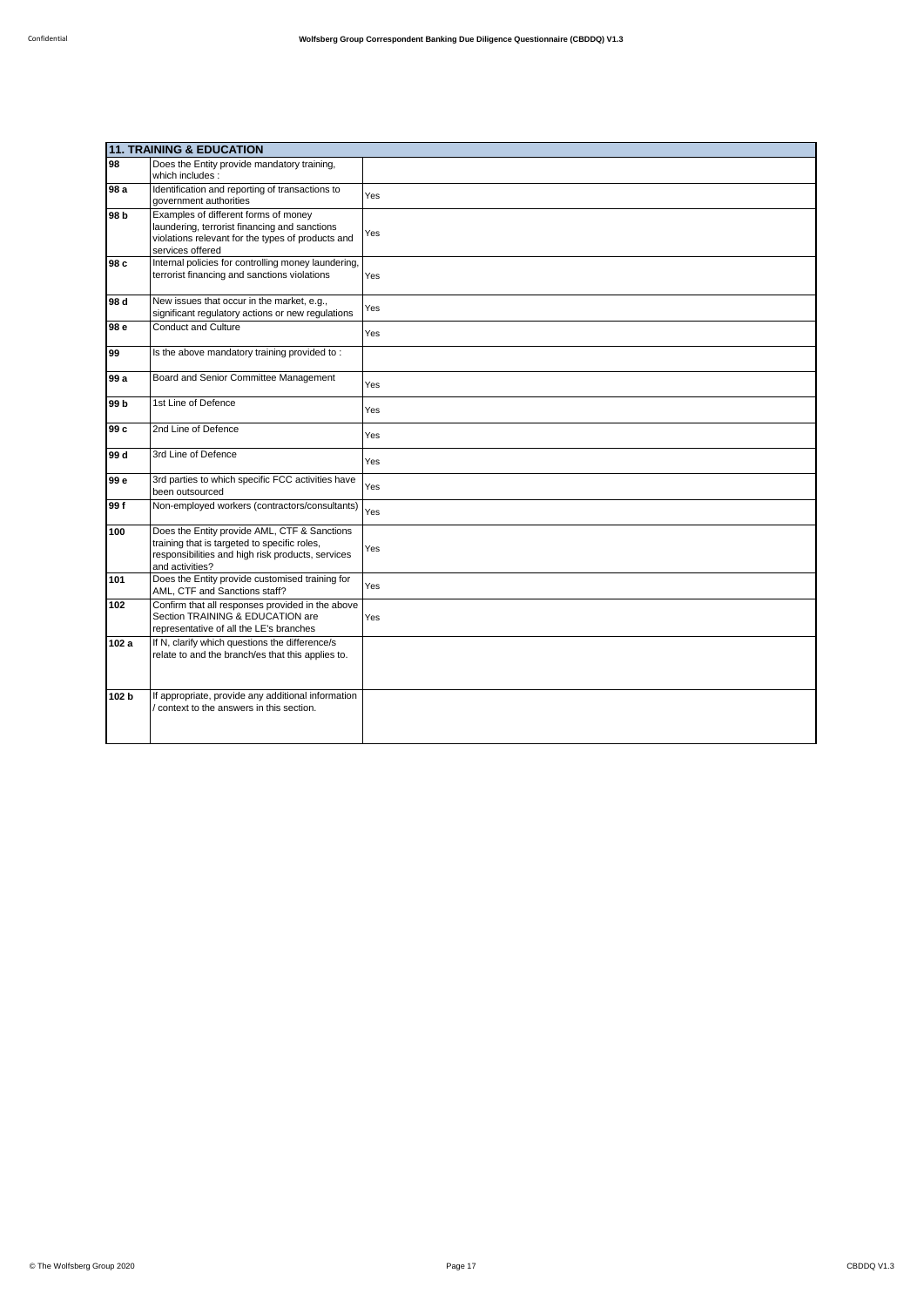| 12. QUALITY ASSURANCE /COMPLIANCE TESTING |                                                                                                                                                      |     |
|-------------------------------------------|------------------------------------------------------------------------------------------------------------------------------------------------------|-----|
| 103                                       | Are the Entity's KYC processes and documents<br>subject to quality assurance testing?                                                                | Yes |
| 104                                       | Does the Entity have a program wide risk based<br>Compliance Testing process (separate to the<br>independent Audit function)?                        | Yes |
| 105                                       | Confirm that all responses provided in the above<br>Section QUALITY ASSURANCE /<br>COMPLIANCE TESTING are representative of<br>all the LE's branches | Yes |
| 105 a                                     | If N, clarify which questions the difference/s<br>relate to and the branch/es that this applies to.                                                  |     |
| 105 b                                     | If appropriate, provide any additional information<br>context to the answers in this section.                                                        |     |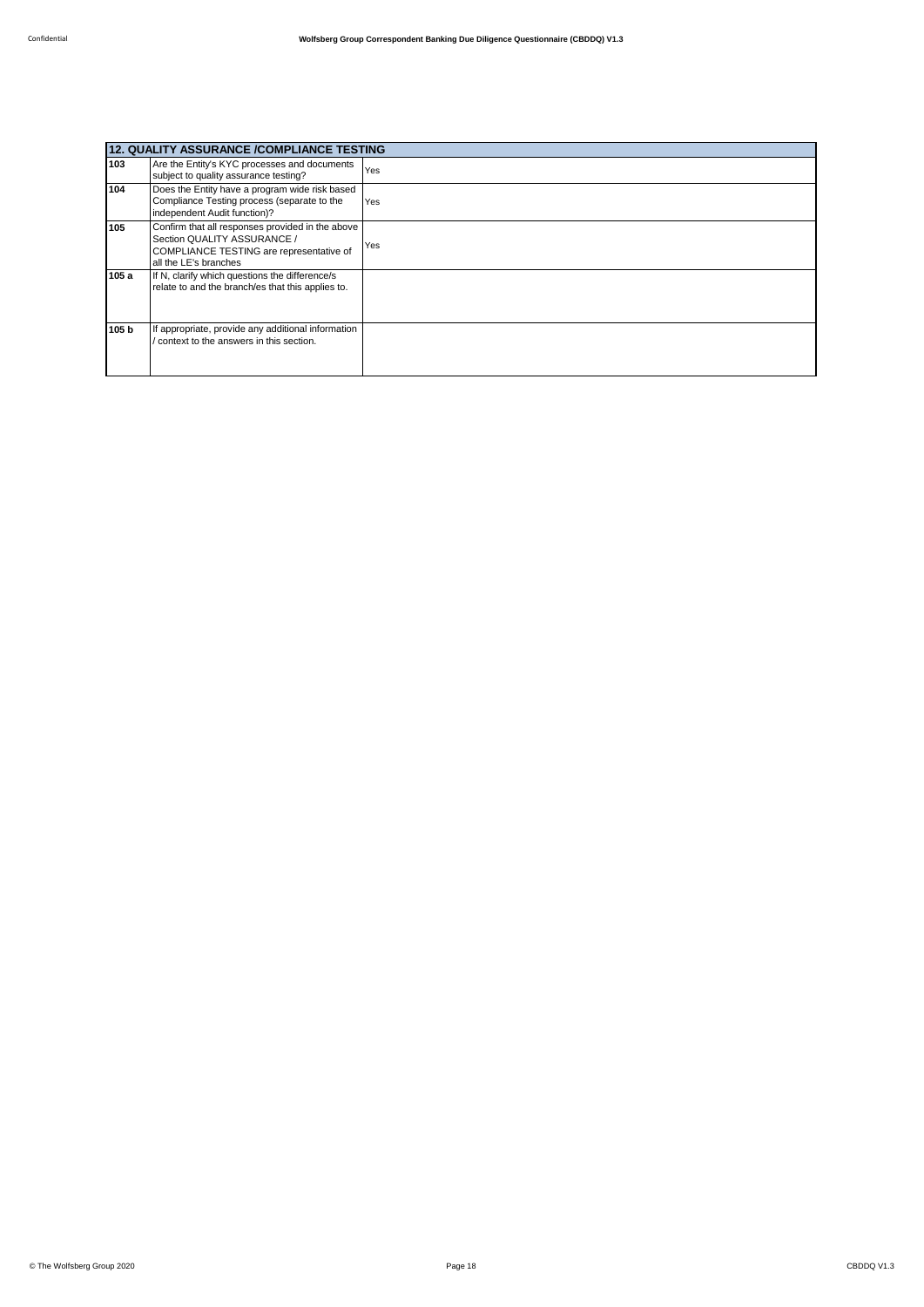|                  | 13. AUDIT                                                                                                                                                                                                                                                                              |                         |  |
|------------------|----------------------------------------------------------------------------------------------------------------------------------------------------------------------------------------------------------------------------------------------------------------------------------------|-------------------------|--|
| 106              | In addition to inspections by the government<br>supervisors/regulators, does the Entity have an<br>internal audit function, a testing function or other<br>independent third party, or both, that assesses<br>FCC AML, CTF and Sanctions policies and<br>practices on a regular basis? | Yes                     |  |
| 107              | How often is the Entity audited on its AML, CTF<br>& Sanctions programme by the following:                                                                                                                                                                                             |                         |  |
| 107a             | Internal Audit Department                                                                                                                                                                                                                                                              | Component based reviews |  |
| 107 b            | <b>External Third Party</b>                                                                                                                                                                                                                                                            | Component based reviews |  |
| 108              | Does the internal audit function or other<br>independent third party cover the following<br>areas:                                                                                                                                                                                     |                         |  |
| 108 a            | AML, CTF & Sanctions policy and procedures                                                                                                                                                                                                                                             | Yes                     |  |
| 108 b            | KYC / CDD / EDD and underlying methodologies                                                                                                                                                                                                                                           | Yes                     |  |
| 108 c            | <b>Transaction Monitoring</b>                                                                                                                                                                                                                                                          | Yes                     |  |
| 108 d            | Transaction Screening including for sanctions                                                                                                                                                                                                                                          | Yes                     |  |
| 108 e            | Name Screening & List Management                                                                                                                                                                                                                                                       | Yes                     |  |
| 108f             | Training & Education                                                                                                                                                                                                                                                                   | Yes                     |  |
| 108 g            | Technology                                                                                                                                                                                                                                                                             | Yes                     |  |
| 108 h            | Governance                                                                                                                                                                                                                                                                             | Yes                     |  |
| 108i             | Reporting/Metrics & Management Information                                                                                                                                                                                                                                             | Yes                     |  |
| 108 j            | <b>Suspicious Activity Filing</b>                                                                                                                                                                                                                                                      | Yes                     |  |
| 108 k            | Enterprise Wide Risk Assessment                                                                                                                                                                                                                                                        | Yes                     |  |
| 1081             | Other (specify)                                                                                                                                                                                                                                                                        |                         |  |
| 109              | Are adverse findings from internal & external<br>audit tracked to completion and assessed for<br>adequacy and completeness?                                                                                                                                                            | Yes                     |  |
| 110              | Confirm that all responses provided in the above<br>section, AUDIT are representative of all the LE's<br>branches                                                                                                                                                                      | Yes                     |  |
| 110a             | If N, clarify which questions the difference/s<br>relate to and the branch/es that this applies to.                                                                                                                                                                                    |                         |  |
| 110 <sub>b</sub> | If appropriate, provide any additional information<br>context to the answers in this section.                                                                                                                                                                                          |                         |  |